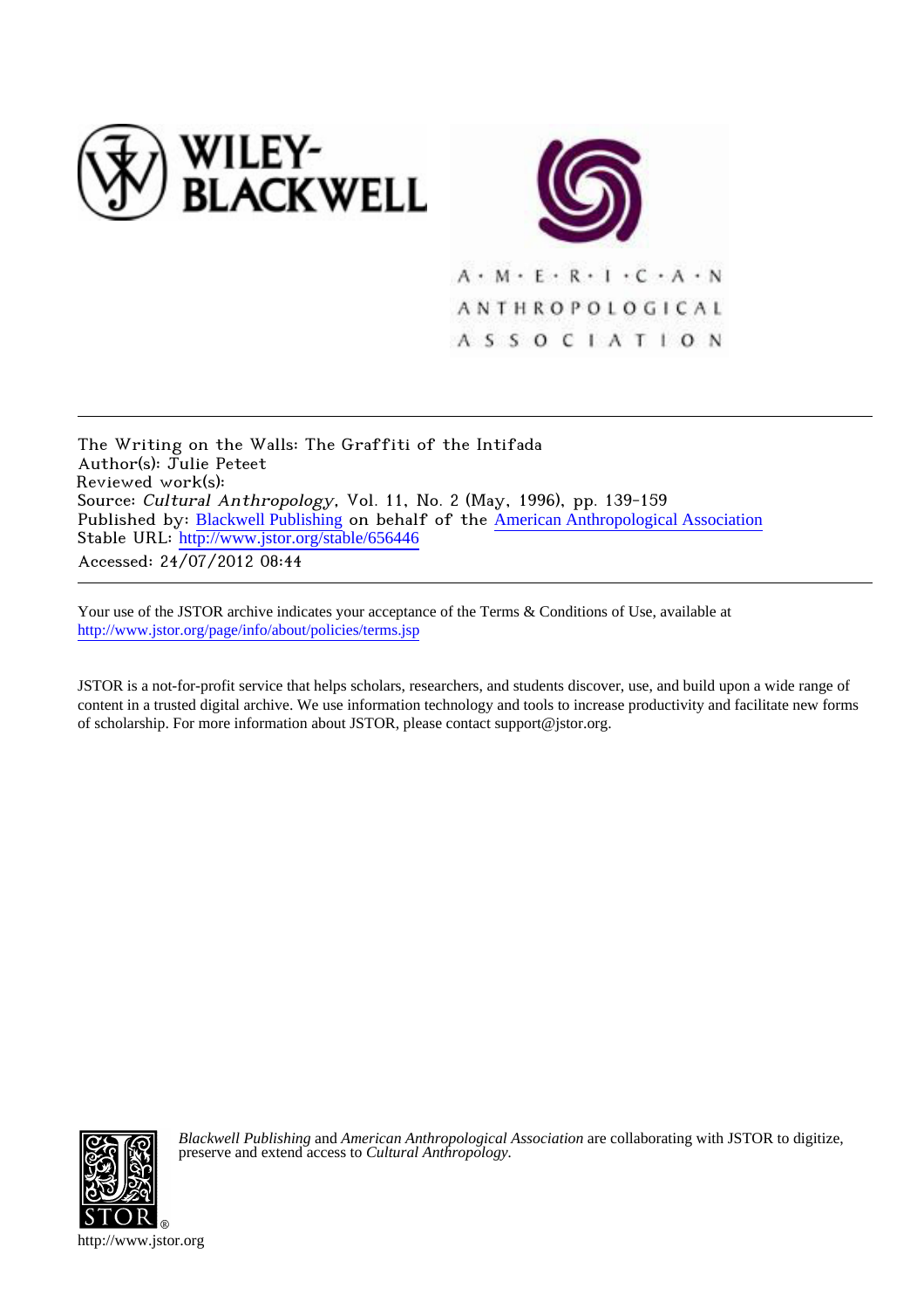# **The Writing on the Walls: The Graffiti of the Intifada**

#### **Julie Peteet**

**Department ofAnthropology University of Louisville** 

**One of the most striking features of the cultural landscape of the occupied West Bank at the height of the intifada, in the late 1980s and early in 1990, was the writing on the walls.' The eye was immediately drawn to the hastily inscribed, but on occasion rather painstakingly painted, graffiti splashed on nearly every stone wall in the area. Usually, each graffito carried the signature of a Palestinian political faction, either its full name or its acronym. Large blotches of black or white paint, either brush or spray painted, overlaid some graffiti and were intended to prevent their being read. One could read the battle of the walls much the way an archaeologist reads stratigraphy-layer by layer-each layer of paint indicating a partial and temporary victory in an ongoing battle. (See Figures 1 and 2.)** 

**Popularly dubbed a "war of stones," stone-throwing images dominated the intifada's public presentation.2 Indeed it was a war of stones, but stones were more than weapons of defense: they were print weapons as well. With its preponderance of stones and stone walls, the landscape provided ready made, easily accessible weapons of communication, assault, and defense.** 

**As an anthropologist intent on exploring cultural production during a moment of intense political contest, I had given little, if any, thought to graffiti. But upon arrival in the occupied West Bank in 1990, I could not avoid it. In streets utterly devoid of movement or noise due to a general strike, the blotchy, hurriedly splashed red or black words on an otherwise fairly monotone landscape drew the eye. Once I got a sense of the process of graffiti's production and their content-which was humorous, demanding, threatening, chastising, and resistant-I started writing them down on index cards. A young woman who worked as a research assistant with me was assigned the task of writing down as many graffiti as she could. I had the good fortune to reside in Beit Hanina, a small suburb of Jerusalem particularly rich in graffiti.** 

**This article explores graffiti as a form of cultural production during a sustained political contest. I take one particular cultural artifact, graffiti (shi'arat), to suggest that forms of cultural production deployed as a means of resistance** 

Cultural Anthropology 11(2):139-159. Copyright © 1996, American Anthropological Association.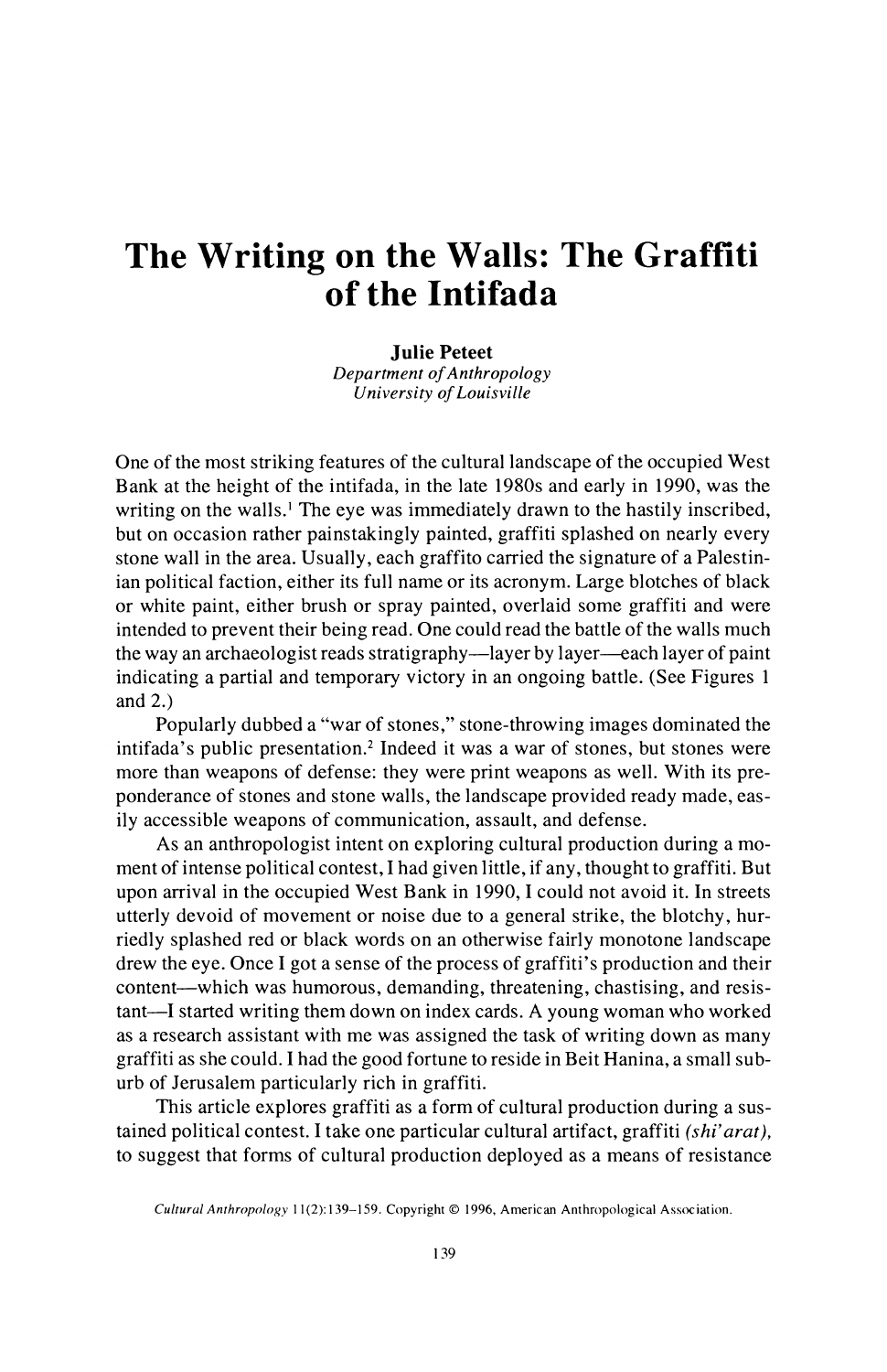**are themselves developed within the specific space of repression, within the constraints and possibilities it entails. How and under what conditions graffiti are produced and what their production means for their writers and audiences are central questions.** 

**What I want to suggest is that graffiti did not merely send messages or signify defiance; their mere appearance gave rise to arenas of contest in which they were a vehicle or agent of power. This article departs from other works on cultural production and resistance by focusing on the effects of graffiti on differentially empowered and positioned readers (compare Rolston 1987; Sluka 1992; Slyomovics 1991). Graffiti, and the ways in which they were read, went far beyond a binary of occupied and occupier.** 

**As a cultural device in a communicative process, graffiti fashioned and spoke to multiple audiences. The violence that surrounded their production and reading highlighted the notion that texts themselves are sites of conflicted readings. This means as well that both reading and writing are culturally and historically situated social practices. The way graffiti were produced and read by Palestinians, and read and effaced by Israelis, indicated differences that were hierarchized. Although I briefly discuss the meaning of graffiti for Israelis, my focus here is on the Palestinians. For Palestinians, graffiti were an intervention in a relationship of power. As cultural artifacts, graffiti were a critical component of a complex and diffuse attempt to overthrow hierarchy; they were Palestinian voices, archival and interventionist. They were not monolithic voices for sure, but polysemic ones that acted to record history and to form and transform relationships. While they represented they also intervened. For Palestinians as a readership, graffiti simultaneously affirmed community and resistance, de-**



#### **Figure 1**

"The intifada continues... -Hamas." On the left, a splash of paint blackens out **previous graffiti.**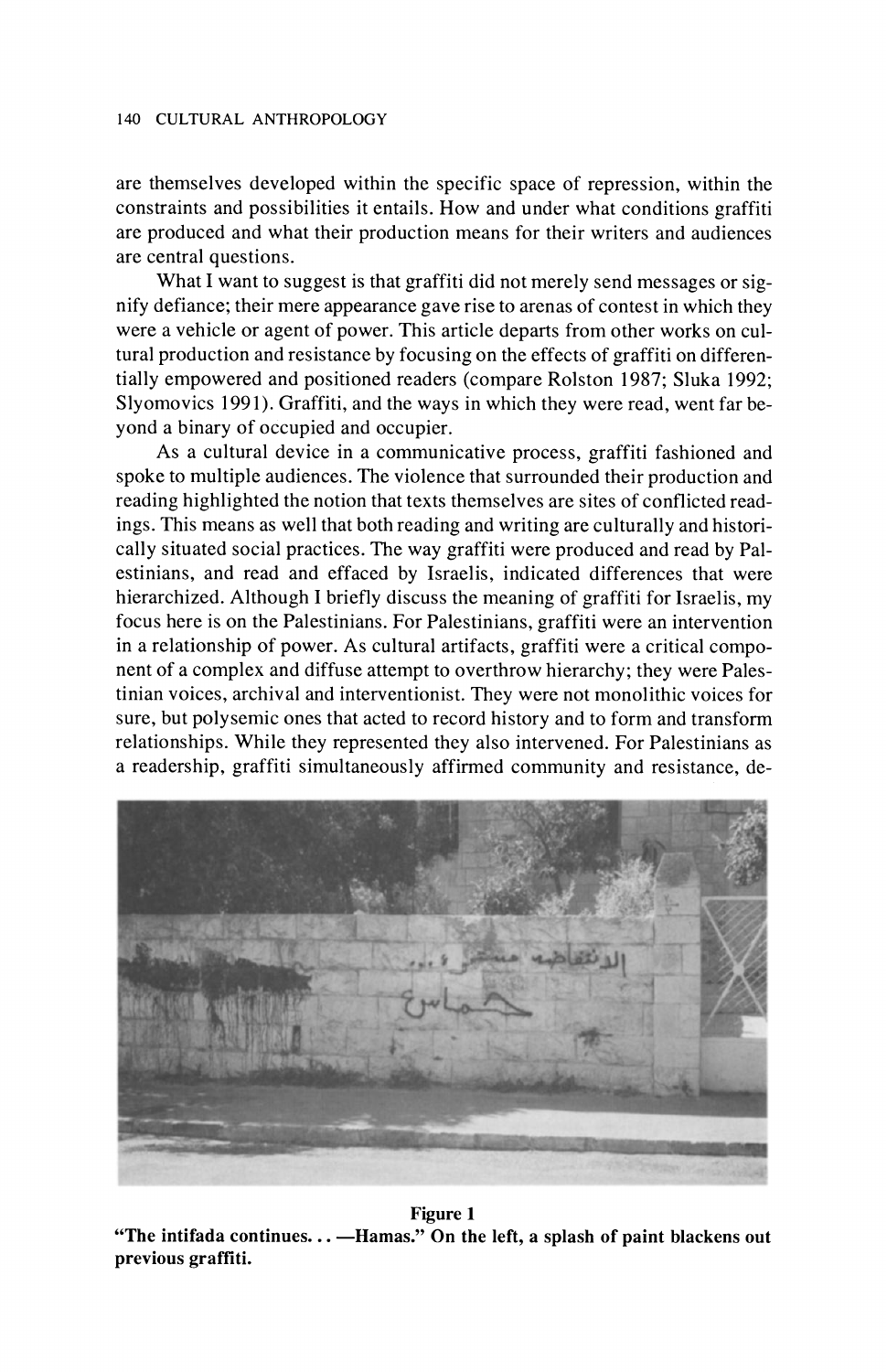

#### **Figure 2**

**The letters fth, for Fatah, traverse a map of Palestine. The northern part of the map turns into a human figure carrying the Palestinian flag. Painted in the colors of the flag-white, red, green, and black-it was signed by qd (quwwat al-darb, the Strike Forces, a wing of Fatah). These two walls contain multiple layers of paint, indicating their frequent usage as a site for writing graffiti. The wall in the distant background also carries splotches of black paint. The stones on the ground were used to set up barricades to slow down or stop Israeli jeeps.** 

**bated tradition, envisioned competing futures, indexed historical events and processes, and inscribed memory. They provided political commentary as well as issuing directives both for confronting occupation and transforming oneself in the process. They recorded events and commemorated martyrdom. In short, as a form of cultural production, they were self-reflective and self-criticalqualities that distinguished them from other forms of cultural production in the intifada, such as embroidery or the use of colors of the Palestinian flag in decorative items. The Palestinian community thought "out loud" in graffiti. Issues of gender, religion, and politics were charted and debated.** 

**In the context of the intifada, stones were a revolutionary device; they were both weapon and medium in a battleground where technological disparity in**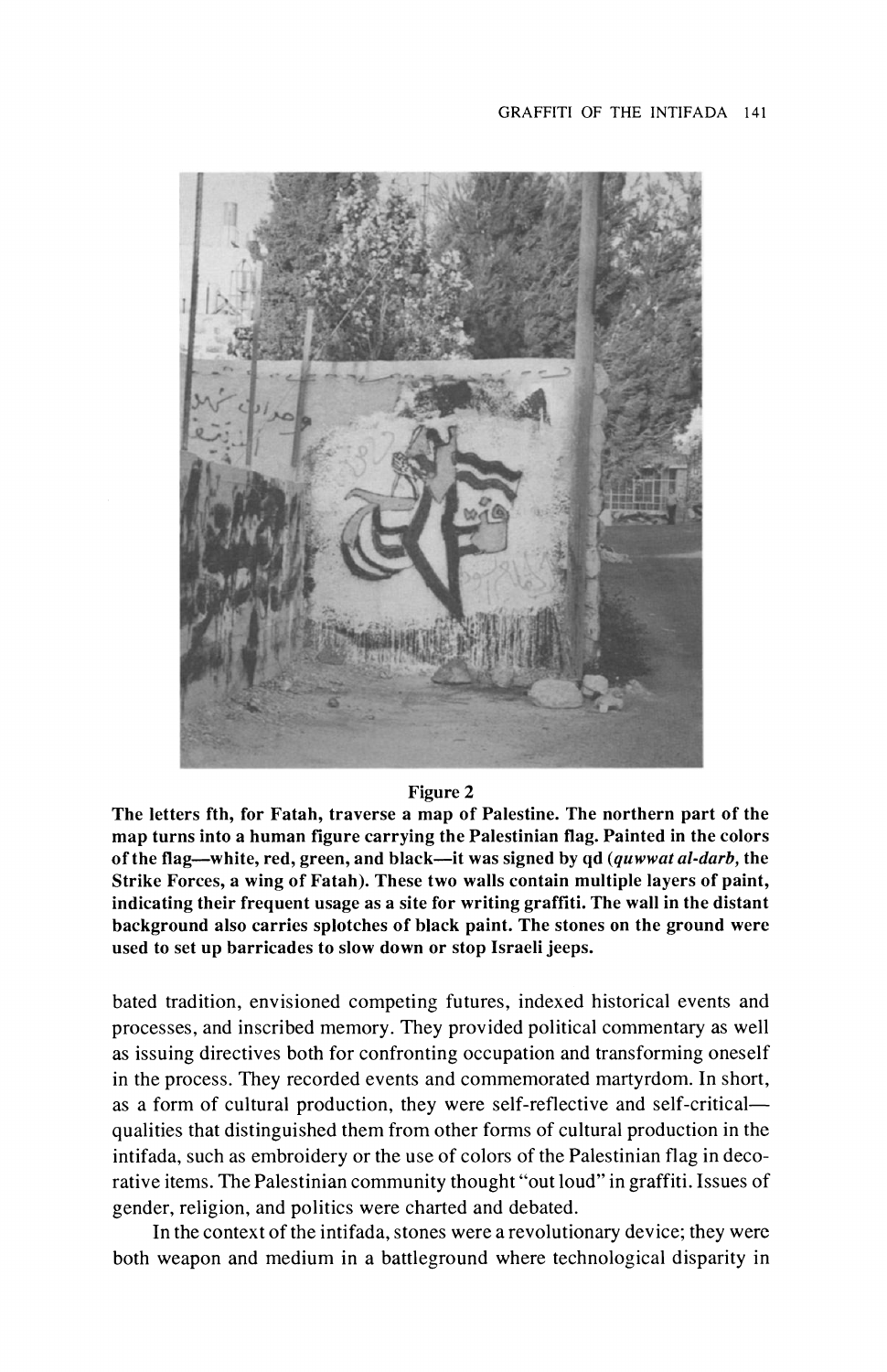**weaponry was striking and an apparatus of censorship was in place. Taking to the walls was a sort of last-ditch effort to speak and be heard. The appearance of the writing on the walls, the actions underlying them and their content, could be read in a multiplicity of ways. The graffito "No taxes without representation"3 could be read by Palestinian audiences as a directive of struggle, as a refusal to acquiesce in the occupation project, and, in an archival sense, as a diagnostic of the kinds of tactics deployed by the occupying authorities.4 Written under a highly elaborated apparatus of censorship, graffiti were a form of expression that recorded domination and simultaneously intervened in it.5 Graffiti is approached here as a form of expression grounded in the complex of Palestinian-Israeli power relations in which neither group was homogeneous or monolithic.** 

**While censorship distorted Palestinian potential for the construction of narrative, graffiti linked Palestinians under occupation, overcoming discontinuity in communication. Yet the images lasted only as long as the tolerance of the occupier. That could be a few hours or a few days. Graffiti-which Fischer and**  Abedi refer to as a "minor media" (1990:337)—present hastily written, fleeting, **fragmentary images, much like the intifada itself. In this sense, in spite of their technological simplicity, Palestinian graffiti joined the electronic age of fleeting imagery.6 The hurriedly inscribed images, often read rather quickly, resembled in intent and reading those of television advertising and Sesame Street. The former aims to convince viewers to consume, often in as short a time as 30 seconds, while the latter uses rapidly shifting sets of short segments to develop conceptual thinking and impart specific knowledge. Intifada graffiti shared both these aims.** 

The mere presence of graffiti—their simple production and signification of **resistance and defiance-assumed primacy in the construction and potency of meaning. Minimal aesthetic attempts merely heightened that primacy.7 On occasion the time and risk were taken to impart an aesthetic effect. Once I saw a very elegant kufic-style graffito in East Jerusalem.8 Painstakingly painted in bright red, it read "nar wo nur" (fire and light). This graffito I definitely wanted to capture on film; precisely because of its aesthetic qualities I wanted to give it a permanent imprint. By the time I ran around the corer to grab my camera and**  ran back—all of 15 minutes—it was blackened out. Once a graffito has been in**scribed in the anthropologist's or journalist's notebook or captured on film, it is accorded a permanence not intended in the practice of its production. The image and message are fixed and can circulate across time and place, providing grounds for a distant, differently positioned reading.** 

# **Carrying Relationships**

**As cultural artifacts of resistance, graffiti are not inert. Reading is an active kind of behavior and a text is a "carrier of relationships" (Davis 1991). We thus must ask, What kind of relationships did graffiti carry and how did they intersect with other forms of resistance? Because the conditions in which graffiti were produced were so furtive and could incur deadly violence, the perilous act of writing points to contextualization, for it testifies to an intense desire to fashion**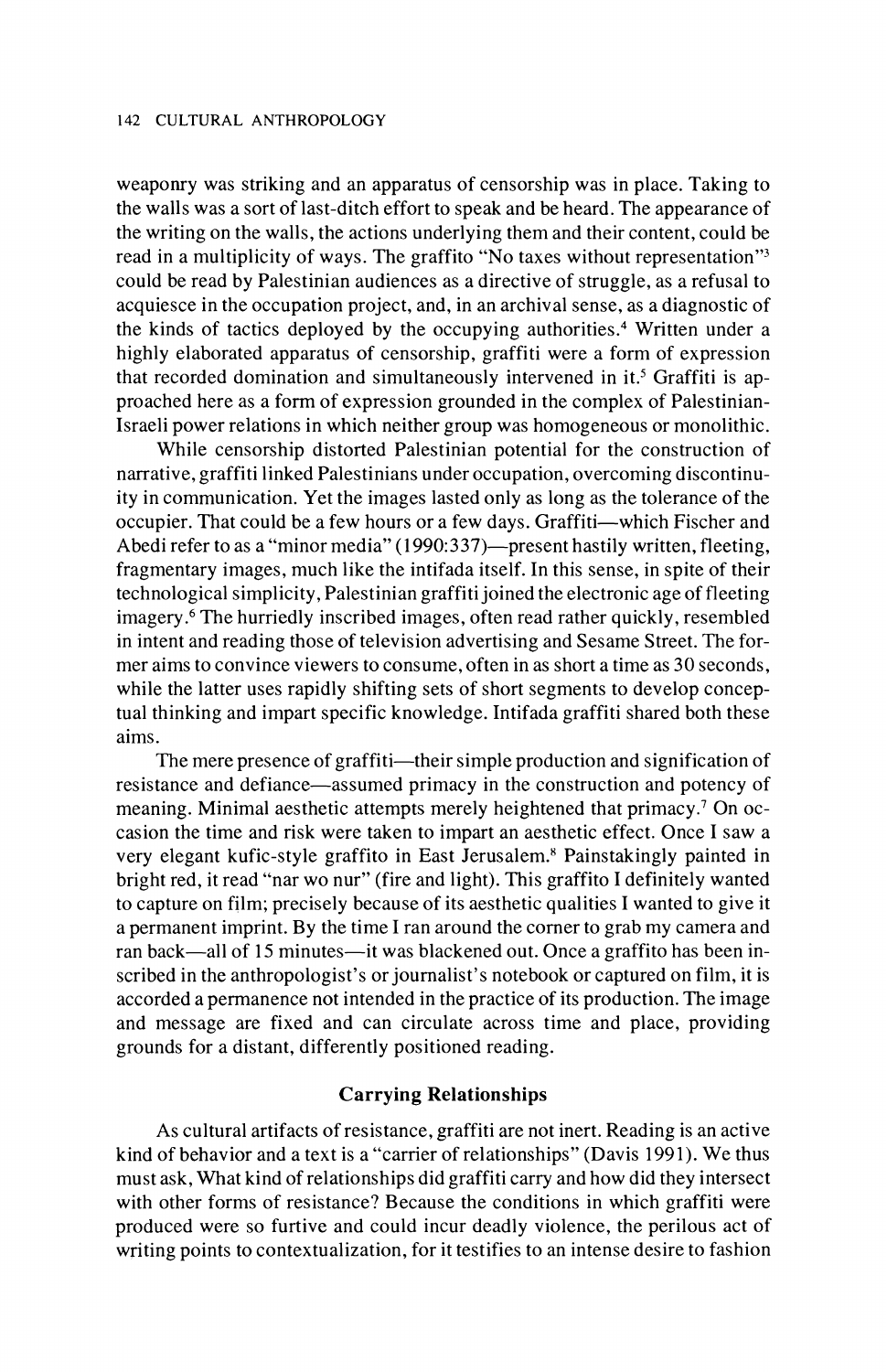**and galvanize an audience. In their production and consumption, or reading, graffiti established and reinforced certain relations and intervened in and disrupted others. Addressed to two publics/audiences, the occupier and the Palestinian community, graffiti were polysemic; they elicited multiple readings and galvanized readers for different actions. In both instances they relied on fairly predictable relations given experience and the organization of power: an antagonistic one with soldiers and settlers and a generally favorable one with Palestinians.** 

**Graffiti took their place in a constellation of resistance tactics to intervene in relations of domination. Both the act of writing and the reading of its content disrupted dominant-subordinate relations in various ways. The sheer ubiquitousness of graffiti was a constant reminder both of the abnormality of everyday life under occupation and of the mass uprising. They worked with the daily general strike to imprint on the landscape abnormality and resistance. The writing on the walls challenged Israeli claims to surveillance, constituting a glaring index of the Israeli state's inability to observe and control every place. In circumventing censorship and setting up a direct relationship with a public, graffiti invited an active response from readers. Most importantly, graffiti were part of a repertoire of actions of civil disobedience. Prominent among these were nonpayment of taxes, boycotts of Israeli goods, and flying the Palestinian flag or using its colors in items of dress or adornment. Graffiti were the silent narrative accompanying acts of resistance yet were themselves an act of resistance. They encouraged resistance, cajoled, demanded, critiqued, and provided running political commentary on the progression of the uprising. At the same time, they were an act of civil disobedience. They made dramatically visible and public an action, writing without censorship, deemed illegal by the occupying forces.** 

**As an accompaniment to standard mobilization strategies of visiting and persuasion, and of confrontations, graffiti suggested and beckoned people to re**sist, to take action. Private property in the form of walls-which demarcated residences or businesses—was mobilized. Aside from declaring the popular **communal nature of the uprising, taking over privately owned walls for inscription was also an act of internal politicization and mobilization, since owners of walls of print would be confronted by soldiers demanding erasure and payment of fines of roughly 700 Israeli shekels (about \$350). A standard tactic of the uprising was "days of confrontations" with the occupation authorities. Designated by the leadership, these were days when people were encouraged to take part in activities designed to engage soldiers in confrontations, such as stone-throwing or setting up barricades. They were intended to spark mass mobilization, drawing people out of their homes and everyday lives into the melee of resistance activities. Sometimes wall owners would rush to paint over graffiti to save themselves the fine and the humiliation of erasure under the eyes of the soldiers. In the battle for control, the leadership's stance on such a practice could be read in this graffito: "Don't paint over graffiti voluntarily. First Warning!"9 Palestinians were to desist from taking on the functions of policing themselves for the benefit of the occupation authorities.**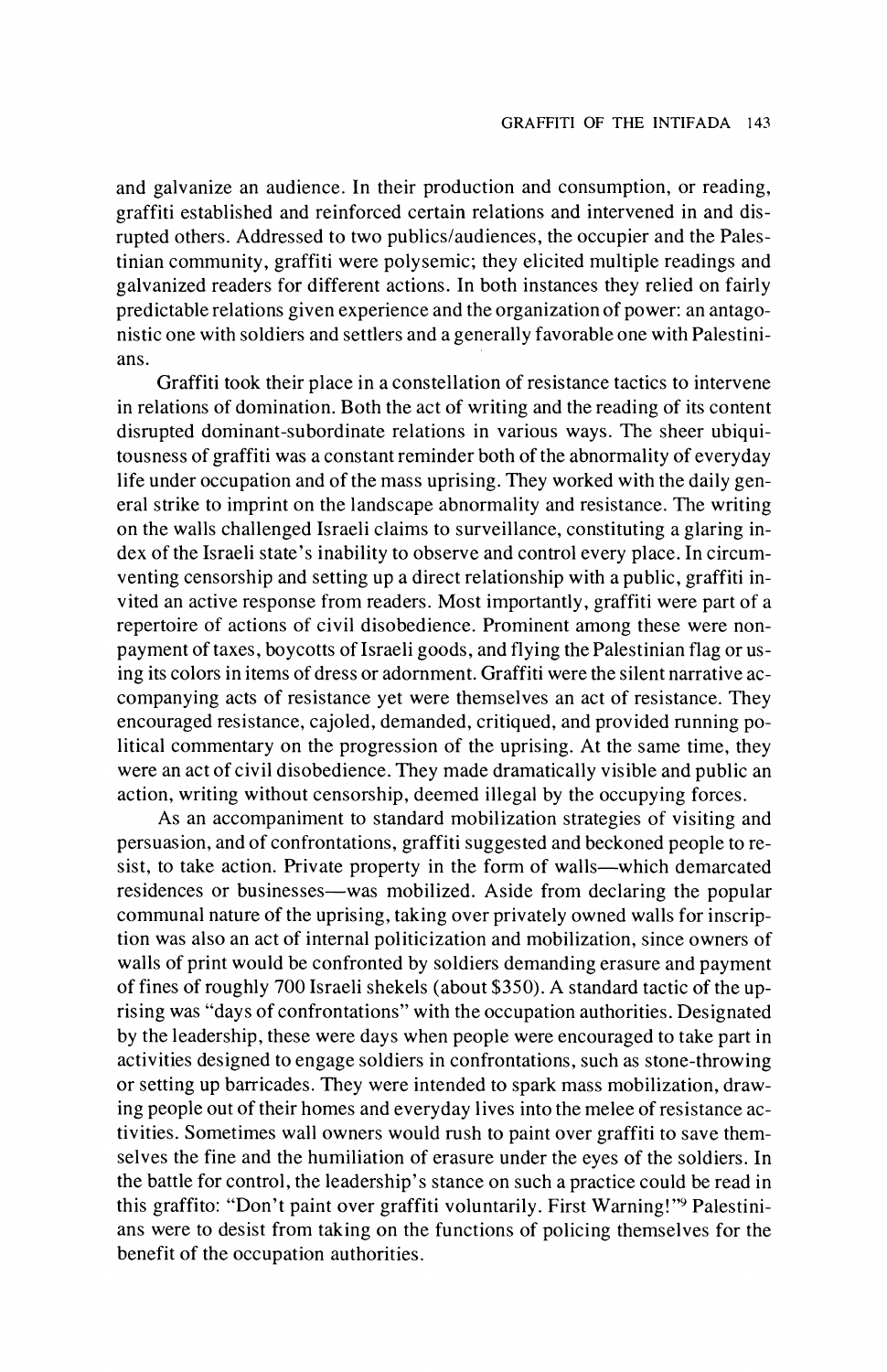**The process of producing graffiti contained the capacity to transform internal relations and harness them to resistance actions. Writing graffiti could be a performative element in a rite of passage into the resistance.'0 To be more than a mere supporter of a political organization, to join the ranks of members and potential leaders, one had to prove oneself. The act of writing graffiti constituted a sort of rite of passage into both adulthood and the underground resistance movement. A young woman schoolteacher, in whose home I spent much time and who was in the process of being mobilized by a political organization, kept me informed of each stage. First she had received several ostensibly social visits from members of a political group. They engaged her in political discussions to get a feel for where she stood on a number of political issues. After a few weeks she sensed they were going to suggest involvement in resistance activities.** 

**They visited yesterday afternoon and since my parents were out of the room they asked if I would go out tomorrow night to paint graffiti with some of the other people in our neighborhood. They suggested that if I didn't want to confront my parents I could sneak out quietly after everyone was asleep.** 

**When I asked what she had decided to do she said:** 

**I can't do it. I just can't deceive my parents. I'm not ready yet to take on this action. Maybe later. But not now. I feel really guilty because I know some of the others now in our neighborhood who do risk arrest.** 

**This initial task of a new recruit measured readiness and tested and validated commitment to the uprising and the capacity to face danger. For young women, it was a test of their willingness to defy common parental restrictions on nighttime movement beyond the home. In short, the act of making the stones speak was simultaneously an aspect of acquiring revolutionary credentials and entering the realm of political membership or affiliation.** 

**An unintended audience was the outside observer, the graffiti aficionado, such as myself and others, who photographed the graffiti especially as they developed into wall murals. The small street that led into the neighborhood where I lived had a large wall that could easily be seen from the road as one drove or walked by. This wall was always covered with either an elaborate wall mural or a fresh application of black paint. Each day as I walked to the main road I approached the wall with anticipation. What would have transpired during the night? The murals were painted at night and blocked out during the day. So between the time I left in the morning and the time I returned in the late afternoon, the face of the wall was often transformed. Eventually word got around to journalists and researchers that Beit Hanina was full of fabulous, colorful graffiti and wall murals. When I came home or passed by the street during the day, I saw journalists snapping photos of the wall. In photographing the wall they were doing much as I am doing in writing this article. We have both fixed in a permanent imprint these fleeting images and narratives of resistance. We have given them longevity and taken them on journeys for others to read. The intifada may end**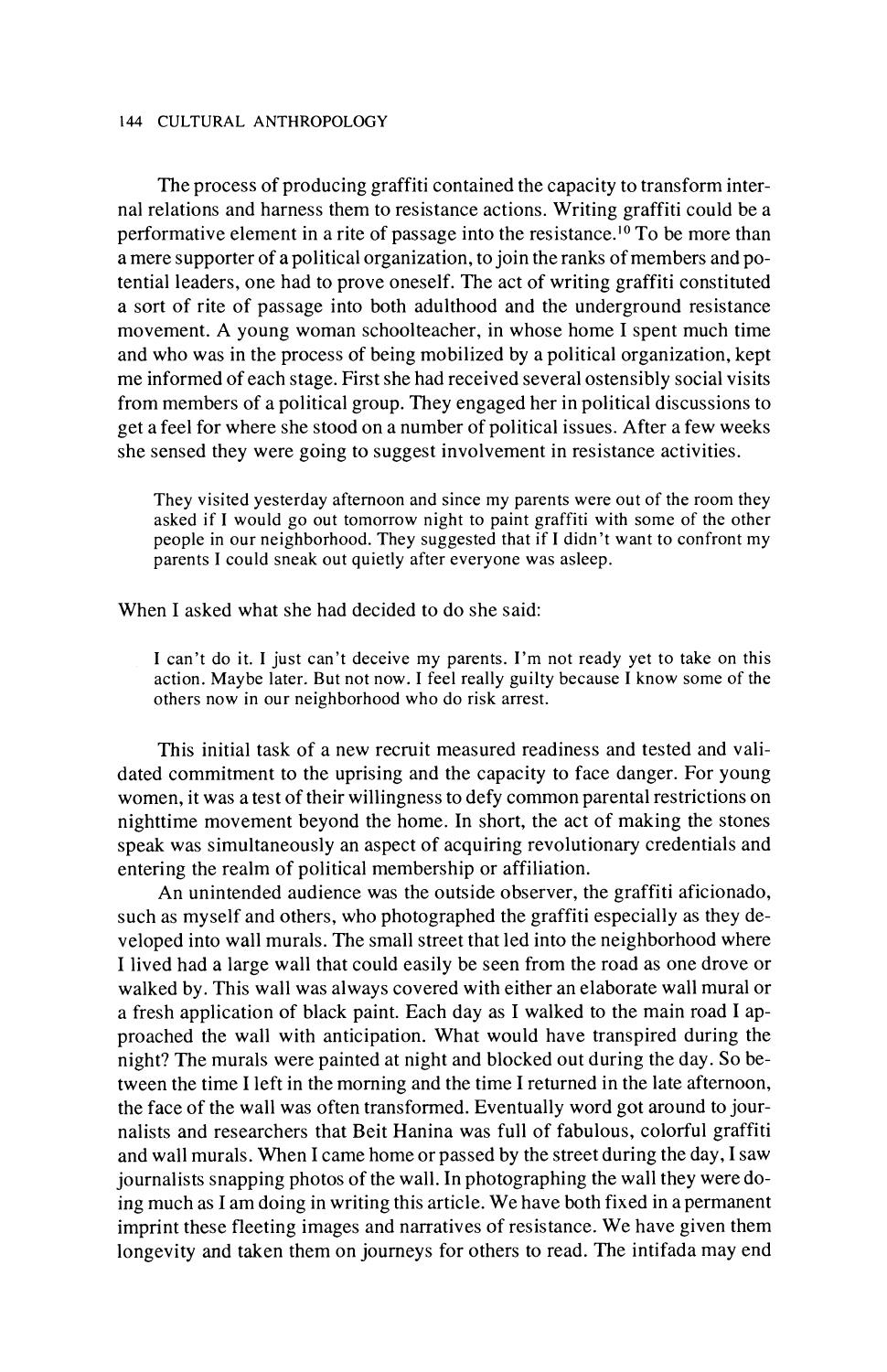**up being one of the most well researched and well documented uprisings in this century.** 

**On occasion graffiti were deployed to speak to the West. While usually written in Arabic, English graffiti appeared now and then, particularly when a foreign delegation was known to be coming to an area. A student in a village told me an interesting story about writing graffiti in English:** 

**The night before a visiting group of American observers and supporters were to come to our village, the shebab [young boys or men] came and asked me to help them write graffiti in English. I had lived for a few years in the United States so they figured my English would be better than theirs. I agreed and they gave me a list of things they wanted to write on the walls and on banners. We stayed up all night translating these slogans and messages. We painted them on banners to hang in the village and then we went out and painted some on the walls.** 

**In press accounts of the intifada, the accompanying photo often contained a graffiti-covered wall. Sometimes the writing was translated, other times not. In any case, the narrative had been fixed and circulated in the global information network and media. In this sense, graffiti took their place among other forms of resistance. Graffiti constituted a voice for those who felt voiceless in the international arena.** 

## **Writing in the Censored Zone**

**The walls of shops, homes, and offices were littered with a jumbled profusion of graffiti; the quantity was a barometer of discontent and resistance." Aside from the afternoon shutdown in observance of the general strike, the most ubiquitous sign of the intifada was writing.12** 

**As a form of cultural production, graffiti were a way of communicating in spite of official censorship.13 But they were also much more. What was to be written on the walls was usually assigned to young writers by local or neighborhood leaders, although it was not uncommon for young writers to take to the walls without directions. The content of graffiti was both uniform and cacophonous, much as the uprising itself. Their ubiquitousness and their highly charged rhetoric marked the crossing of a forbidden threshold. An uncensored and emboldened Palestinian public space and voiced presence emerged in the graffiti— "Death to the settlers wherever they are -PFLP [Popular Front for the Liberation of Palestine]";'4 "Our people are stronger than all modes of repression**  -PFLP"; "Let us seek complete freedom -UNL [Unified National Leader**ship]"; "No to occupation." These voices signaled an end to a semipublic transcript where resistance had been fragmented and proceeded in fits and starts. "Nonpayment of taxes and tickets is a national obligation and an act of struggle -UNL." "A generation that awakens in the interrogation room under the police**  baton makes a party of the people and of all comrades -PCP [Palestine Com**munist Party]." These signaled civil disobedience and a self-reflective moment. In announcing that policies of violence were constitutive of political consciousness, of "awakening," of affiliation and unity, they deny, if not indeed subvert,**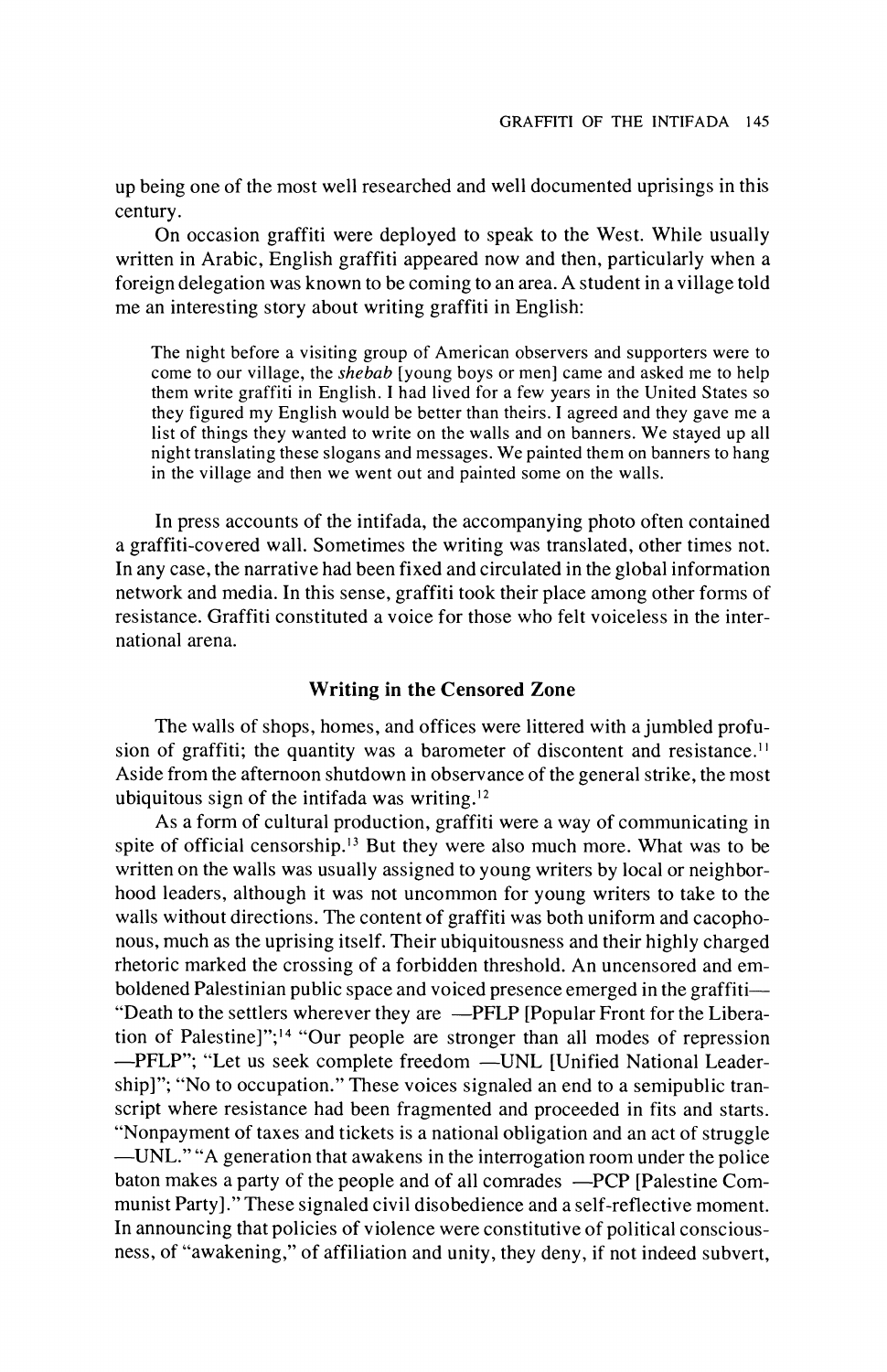**the intent behind applications of bodily violence. As items in an archive, the graffiti also inscribed, however fleetingly, a chapter in Palestinian social history.** 

**Cockiness was encoded in graffiti such as "Prison is for relaxation, depor**tation policy is for tourism, throwing stones is exercise —UNL." A riposte in **stones was both a diagnostic and a refusal to acquiesce. It diagnosed occupation tactics such as detention and deportation while denying their effectiveness to wear down resistance. Palestinians were registering their willingness to take**  punishment—indeed were displaying their capacity to defy punishment crea**tively and even to take pleasure in defiance. Humorous bravado could also be read internally as a means of preparing young boys for the likelihood of a prison experience.** 

**The anonymity of graffiti, their signature by political groups rather than individual writers, suggested the sense of community and assertiveness of a readership bound by common political experience and language. Perhaps that was why the Israelis were so responsive to graffiti. To the occupying forces, the hurried images were more crucial than their actual contents. Soldiers responded to the social practice of writing-and to the possibilities it suggested for the emergence of a readership exploring and affirming its collective identity. Erasure and its accompanying violence indexed fear both of a community producing and circulating knowledge and of an experience and sentiment being inscribed and shared among people not in actual face-to-face contact. Circulations of sentiment and experience could lead to incitement.** 

**Under Israeli military rule, everyday life was highly regulated by the need**  for a permit for just about any activity—from building onto one's home to bring**ing in books to planting a tree. Over 1,500 military orders regulated Palestinian**  daily life. Writing on the walls—not seeking permission to write—was defined **as illegal behavior and was responded to as such.'5 Thus Israeli soldiers scrambled to ensure that graffiti were blackened out. The majority of the soldiers could not comprehend the actual content of the writing; they responded to images, in a public space, whose mere appearance signaled the social practice of defiance and reminded them of their inability to impose control without resistance.'6 The signatures were often well-known icons, such as the red hammer and sickle of the Palestine Communist Party or the fist of the Strike Forcesmarkings that do not require literacy in Arabic.** 

**The conditions under which graffiti were written are central to locating their meaning and efficacy. Censorship effectively underwrote the production of graffiti. Graffiti were a means of circumventing denial of voice. They were what Foster refers to as "a response of people denied response" (1985:48).17 They were a way of breaking rules that limited speech and thus can be cast as the crossing of boundaries erected to fragment and isolate. Along with rumor and al-bayanat (the leaflets produced by the underground leadership and banned by the Israeli state), graffiti assumed primacy as a means of communication. Denied access to an uncensored print media, people took to the walls, creating a print in stone and readers of stones. Graffiti were evidence of an attempt to re-**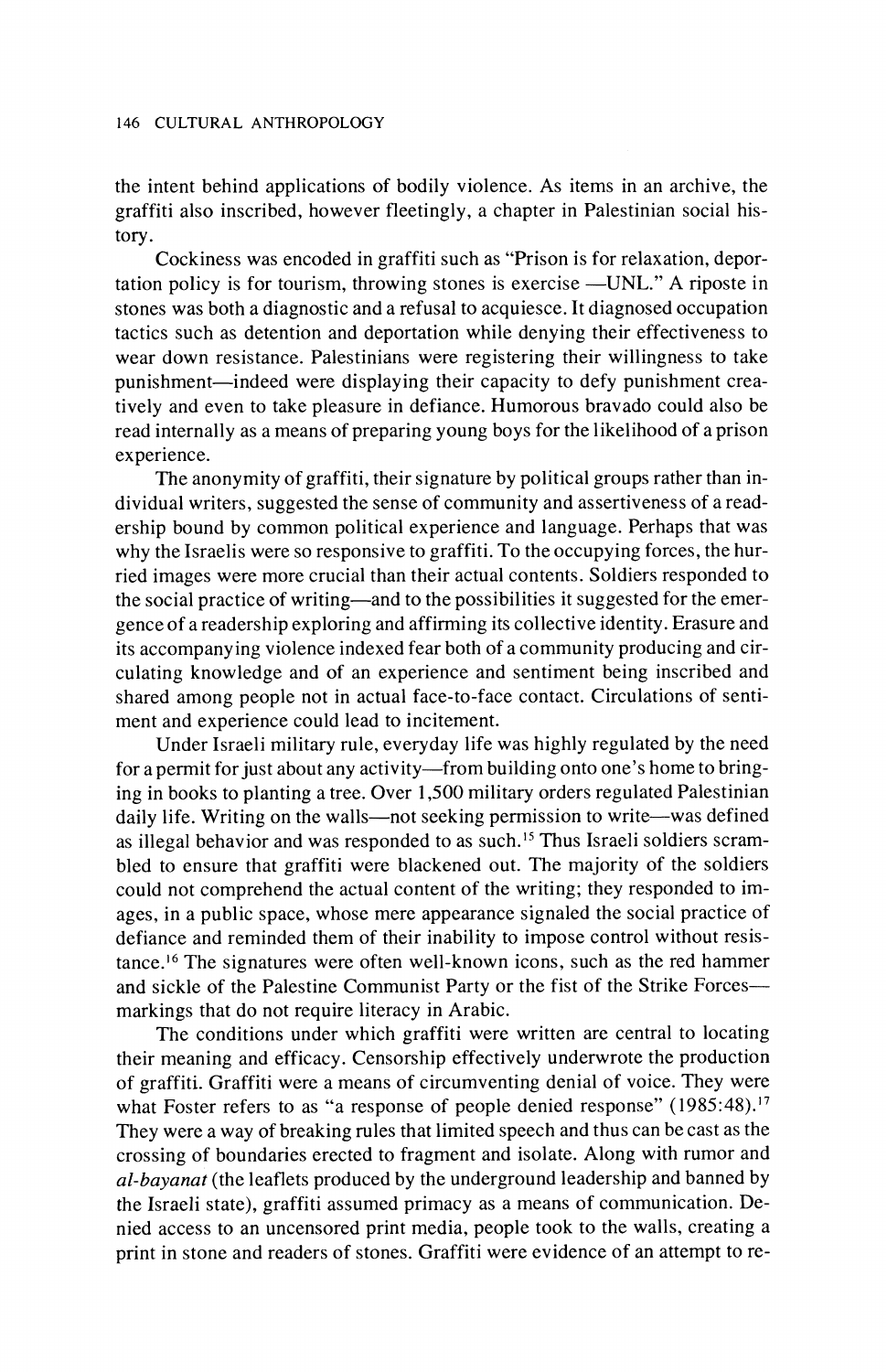**cover voice and to fashion a "public sphere," that is, to quote Habermas, an arena in which "such a thing as public opinion can be formed" (1991:398).'8 In the intifada's initial phase (1987-90), graffiti writers assumed a Palestinian public as a fairly homogeneous community defined in relation to a foreign occupier. However, as I will discuss later, Palestinian social and political heterogeneity was represented in both reading and writing, suggesting not Habermas's liberal and singular public but rather the notion of multiple publics, arguably singular in their opposition to occupation, but often in obvious tension with one another.** 

# **Writing and Erasure**

**The Israeli response to graffiti certainly suggested that they saw graffiti both as creating and as galvanizing its audience. Slyomovics argued that Israeli "censors perceive any live performance in front of an audience to be dangerous thanks to theatre's acknowledged capacity to incite audiences, while reading a book is deemed a private, solitary act" (1991:27). Yet numerous books were banned in the occupied territories for fear they would inform and therefore incite people. The violence done to the reading process suggested a recognition of it as a particularly dangerous social practice.19 Indeed, censorship was perhaps the clearest recognition of the social and collective nature of reading and the potential for consciousness and agency in a public sphere. Censorship effectively destabilizes notions of the private nature of reading.** 

**To produce graffiti required no more than a can of spray paint, a wall, and an idea or instructions. Much as stones were the primary weapon of confrontation and defense by a largely unarmed people, the walls lent themselves well to print warfare. Graffiti were serious business, indicating a successful defiance of**  surveillance. They appeared in the most public and visible of sites—main thor**oughfares and squares, commonly traveled roads, and walls in densely packed commercial areas. There was little that was private or hidden about graffiti, except their actual transformation from idea to image, a risky endeavor. Late at night, from my windows, I would crouch down and peep through the curtains to watch groups of three or four boys, under cover of darkness, scrawl on the walls. One boy would be posted as a lookout, and at the slightest sound of an approaching vehicle or group of soldiers they would dart over walls or across open spaces between houses and wait until all was clear. Although graffiti were written in the dark hours of night or the early morning, soldiers were often on patrol and did occasionally catch writers in the act. While reading graffiti posed no particular danger, their production certainly did; it was illegal to write for public dissemination without submission of the text to the censors. Moreover, the writing of graffiti frequently led to violent encounters as soldiers occasionally shot graffiti writers or beat them.20** 

**Part of a deadly cat-and-mouse game, the appearance of graffiti underscored the incompleteness of Israel's surveillance. By 1990, colorful wall murals appeared side by side with graffiti. Most often by the evening they were gone, blackened out by an application of paint. A few mornings later, the murals**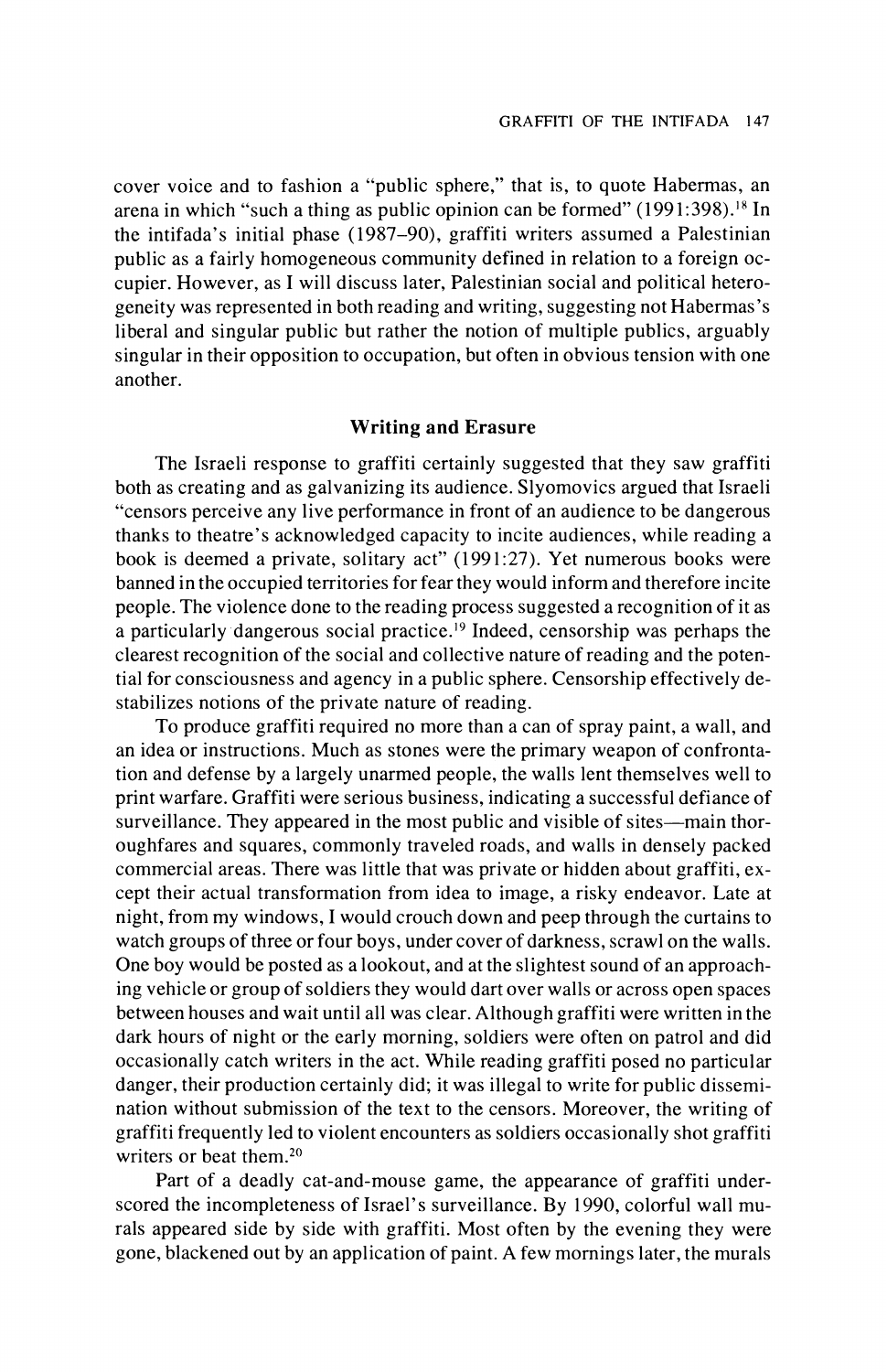**would reappear in the exact same spot. Israeli soldiers did not themselves paint over the walls. In Beit Hanina, I often saw jeep loads of soldiers round up five or six boys and march them at gunpoint to the walls to blacken out graffiti and murals.21 These same boys were often the ones I had seen writing graffiti or painting murals the night before. Striking disparities in technology were also evident in the battle of the walls. Much as stone throwing was responded to with live ammunition, graffiti at times elicited a technological response.22 Automatic paint sprayers mounted on trucks, able to reach higher graffiti, were a second means deployed for erasure. The game of inscribing and erasing went on daily, taking on the appearance and quality of a deadly contest over who would have the final word.** 

# **Inscribing and Claiming Place**

**The riot of signs on stones, and their erasure, signaled a contest over place and its definition. It made the stone walls into encoded tablets, public, didactic,**  archival, and interventionist spaces of riposte-"No to Shamir, Mubarak and **Baker's plans and a thousand yesses to the independent Palestinian state UNL."** 

**Under military rule, Palestinians were denied cultural and political expression in public space. Writing on the walls was a dramatically graphic and visible way of simultaneously responding to and resisting an assignment of public space that attempted to exclude them. Occupation policy and practices categorized Palestinians as movable, not in need of permanency and continuity of**  place. Graffiti proclaimed place as one's own and asserted one's power in it-**"Fatah passed by here." They registered a desire for connectivity to and power in place. Yet "passed by" stated a recognition of the contemporary fleetingness of presence. They also suggested possible futures where an empowered Palestinian community would be in place. Fatah, as the major political faction of the PLO, embodied the organizational force for Palestinian autonomy.** 

**On occasion, graffiti proclaimed the unity in resistance of a spatially and experientially fragmented community. Depending on geographic location and its temporal referent, an always positioned Palestinian discourse suggested degrees of being "inside" (dakhil) and "outside" (either al-ghurba, in the diaspora, or shatat, part of the dispersal or fragmentation of the Palestinians). Being "inside" can refer to those Palestinians residing in the areas of Palestine that became Israel in 1948, if one is in the occupied territories. If one is in the diaspora, "inside" can refer to those Palestinians inside Israel and those under occupa**tion.<sup>23</sup> "Palestine from water to water -Hamas" and "From sea to sea -Hamas" **declared a geography of continuity. "No to settlers" denied a Zionist claim to and presence in Palestinian space and registered a resounding rejection of fragmentation and dispersal (shatat). In doing so, a political stance was stated as well. Equally, graffiti were an attempt to break out of spaces of confinement, which in their discontinuity obstructed and fragmented Palestinian communication.**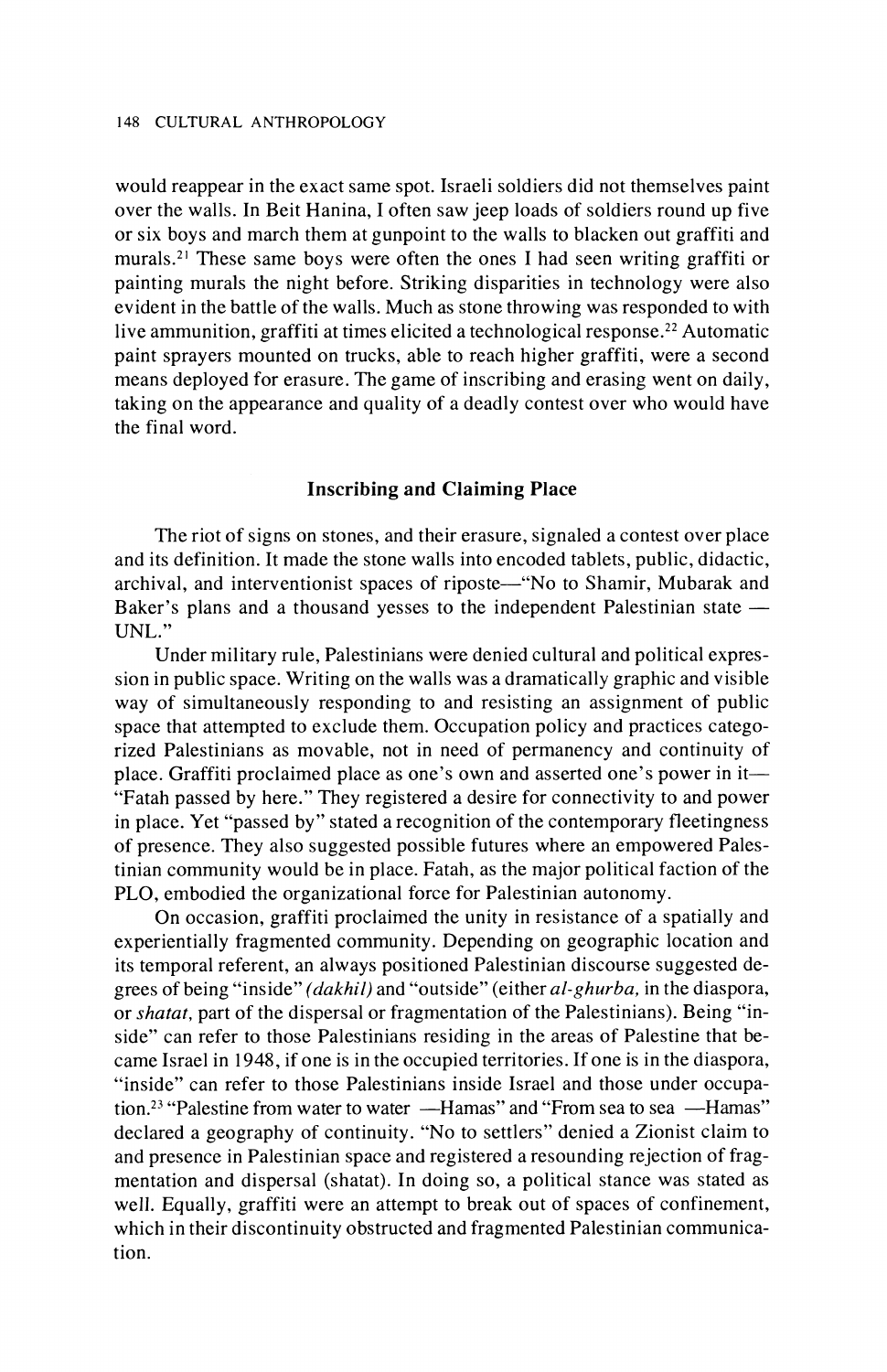**Graffiti transformed contested space into a communicative arena in which directives were sent and visions of a future were encoded. For instance, announcements of strikes ("Monday is a strike day") were ubiquitous. To cite a more complex example, "Woe! Israel sneaks its soldiers into Arab areas wear**ing the uniform of the popular army -PCP" was a warning of possible danger **but also an announcement of the ability of a leadership to know and to disseminate knowledge about Israeli military tactics. "Nonpayment of taxes is a na**tional duty and an act of struggle -UNL" was a civil disobedience directive. **And the graffito "Intifada activities do not contradict the pursuit of education" indicated a critical concern with internal developments in the community and an assumption of leadership, political as well as social.** 

**Graffiti were also "territorial marker[s]" akin to street maps with territorial demarcations (Ley and Cybriwsky 1974). Readers knew which areas were under**  whose control simply by the sheer density of graffiti and their signatures.<sup>24</sup> I **soon caught on to reading the signatures for clues as to which factions were contesting each other in an area.** 

**Signatures most commonly seen were the acronym Fatah, the PFLP's symbol (a map of Palestine traversed by a horizontal arrow directed westward), the symbol of the Communist Party (red hammer and sickle), the acronyms Hamas, UNL, and its Arabic equivalent, qwm (for al-qiyadi al-wataniyya muwahhida), the symbols of the Strike Forces (either the sign of the fist or the initials qd for quwaat al-darb), and Islamic symbols such as the Dome of the Rock. Although graffiti were usually written in black, occasionally they appeared in color. Hamas sometimes used green, the holy color of Islam; the Communist Party and the PFLP used red; and Fatah, the Unified National Leadership, and the Strike Forces used black. Baudrillard refers to graffiti signatures as "totemic" (quoted in Foster 1985:51), symbols of group belonging and sentiment. Signatures and colors non-euphemistically proclaimed presence and control in a neighborhood.25 Indeed territorialization read through political signs encoded an ability not only to be there but to mobilize youth in an area to undertake risky actions, such as writing on the walls.** 

**Aside from the content of the graffiti and their signature, the political affiliation of the author was often apparent in the message. "Salute to female students wearing Islamic dress" was obviously written by supporters of Hamas or Islamic Jihad. Beit Hanina had a preponderance of graffiti signed by Hamas, an initial and fairly reliable indicator of the political orientation of a substantial segment of the neighborhood. But interspersed countergraffiti, signed by Fatah or the Communist Party, pointed to the presence of other political forces, underscoring the political diversity and complexity of any one neighborhood.** 

**Historical moments of transformation and crisis were accorded centrality in stating Palestinian national sentiment and identity by recourse to the simple but formulaic logic of a mathematical model: "1948 + 1967 = All Palestine." References to 1948 signaled a historical consciousness of critical moments in time and place and an attempt to recover a history and a geopolitical and social continuity denied or marginalized. Such a graffito also laid out the association**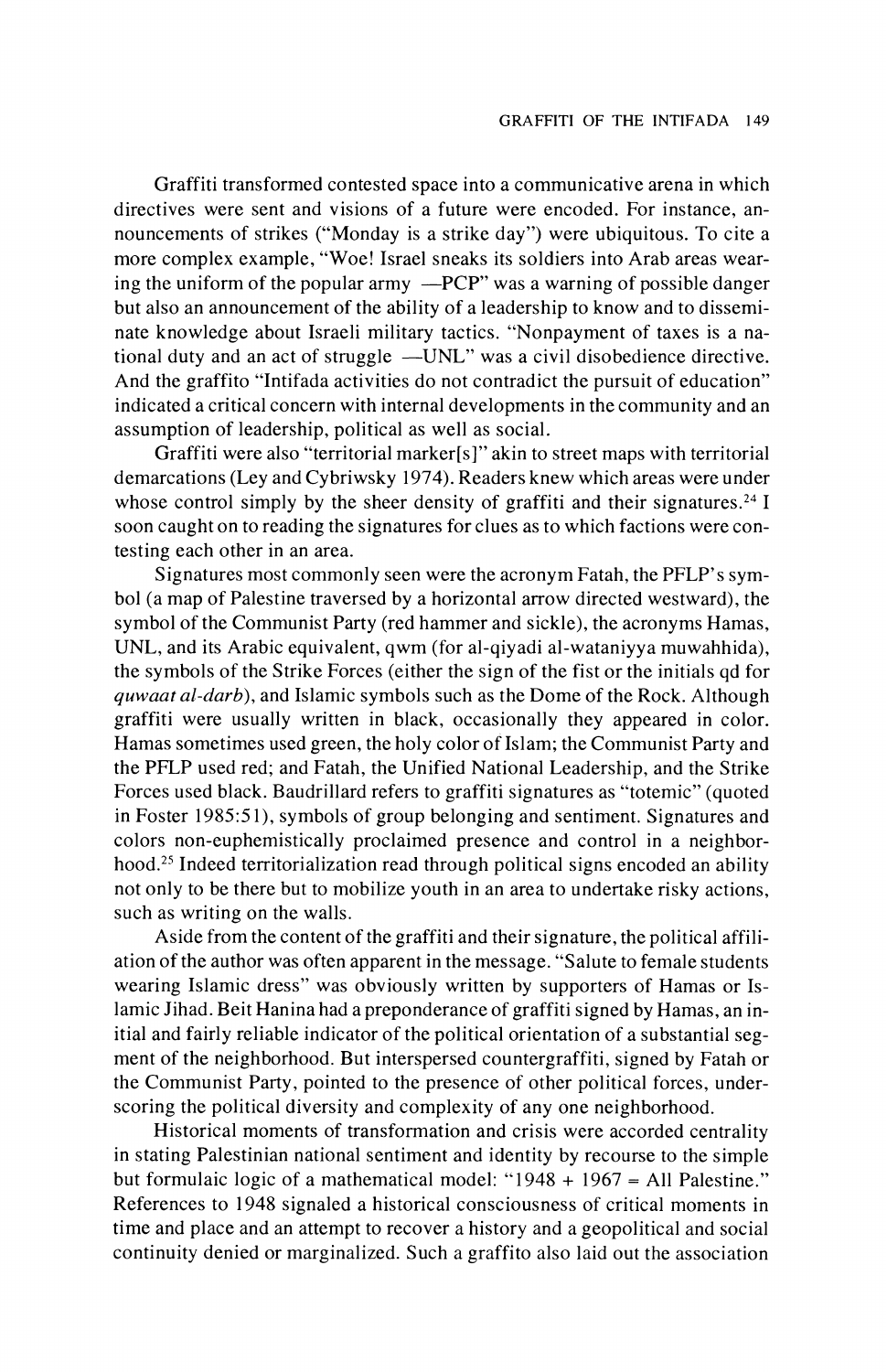**among place, time, and identity. These two defining historical moments-1948 and 1967-are metonyms for the loss and subsequent transformation of Palestine and the fragmentation of its people. These dates are the spatiotemporal reference points that in the present bind Palestinians, wherever they are, in the struggle to unite what has been fragmented: the space of Palestine and its people, those on the inside (dakhil) and in the diaspora (al-ghurba).** 

#### **Reading the Walls**

**Particularly appropriate to a discussion of graffiti is Said's remark that the politics of interpretation are preceded by questions such as "Who writes? For whom is the writing being done? In what circumstances?" (1983:7). He also notes that "no one writes simply for oneself. There is always an Other, and this Other willy-nilly turns interpretation into a social activity" (1983:9). Readingor the reception of-graffiti occurs in a historically and culturally constituted arena. How they are read is inextricable from their conditions of production and their content.** 

**Because there was no apparent selection of texts by readers, reading graffiti was not akin to browsing the shelves in the library and bookstore and choosing reading materials. Graffiti were not prodticed and packaged as are different genres of books and newspapers, nor did they establish an aesthetic distinction between readers.26 The only cultural capital necessary was literacy in Arabic, and even that was not always a requisite since people read for and to others.** 

**Signatures were, however, akin to Radway's "cover iconography" in identifying "category" readers (1991:469). Standardized signatures registered factional affiliations and thus endowed graffiti with authenticity and legitimacy. Because graffiti were nearly always written in Arabic (and because few Palestinians are literate in Hebrew), I suspect that their semantic content was directed to an internal audience. By 1990, few people actually stood around reading graffiti. Reading, I would suggest, had taken on a subliminal quality. The sheer ubiquitousness of graffiti made them difficult to avoid. As a result, readers took graffiti home, to work, and to social occasions where they often sparked political and social discussions.** 

**Graffiti assumed, yet simultaneously fashioned, audiences. That graffiti could be read in multiple ways suggested a multiplicity of experiences and audiences. When I say that writing graffiti assumed an audience, I am referring to a discontented Palestinian readership that collectively experienced occupationand that at some level can therefore be considered an interpretive community, constitutive of a reader category. Radway says of reader categories, "as readers they are united by common purposes, preferences and interpretive procedures" (1991:470). Such a characterization has applicability to graffiti's various readerships. Reading graffiti, like reading any text, does not occur in a vacuum but is a critical matter of historical time, place, and experience. The battle lines of occupation were drawn along ethnic-political, national, and ideological lines. But within the broad division between Israelis and Palestinians, there were bor-**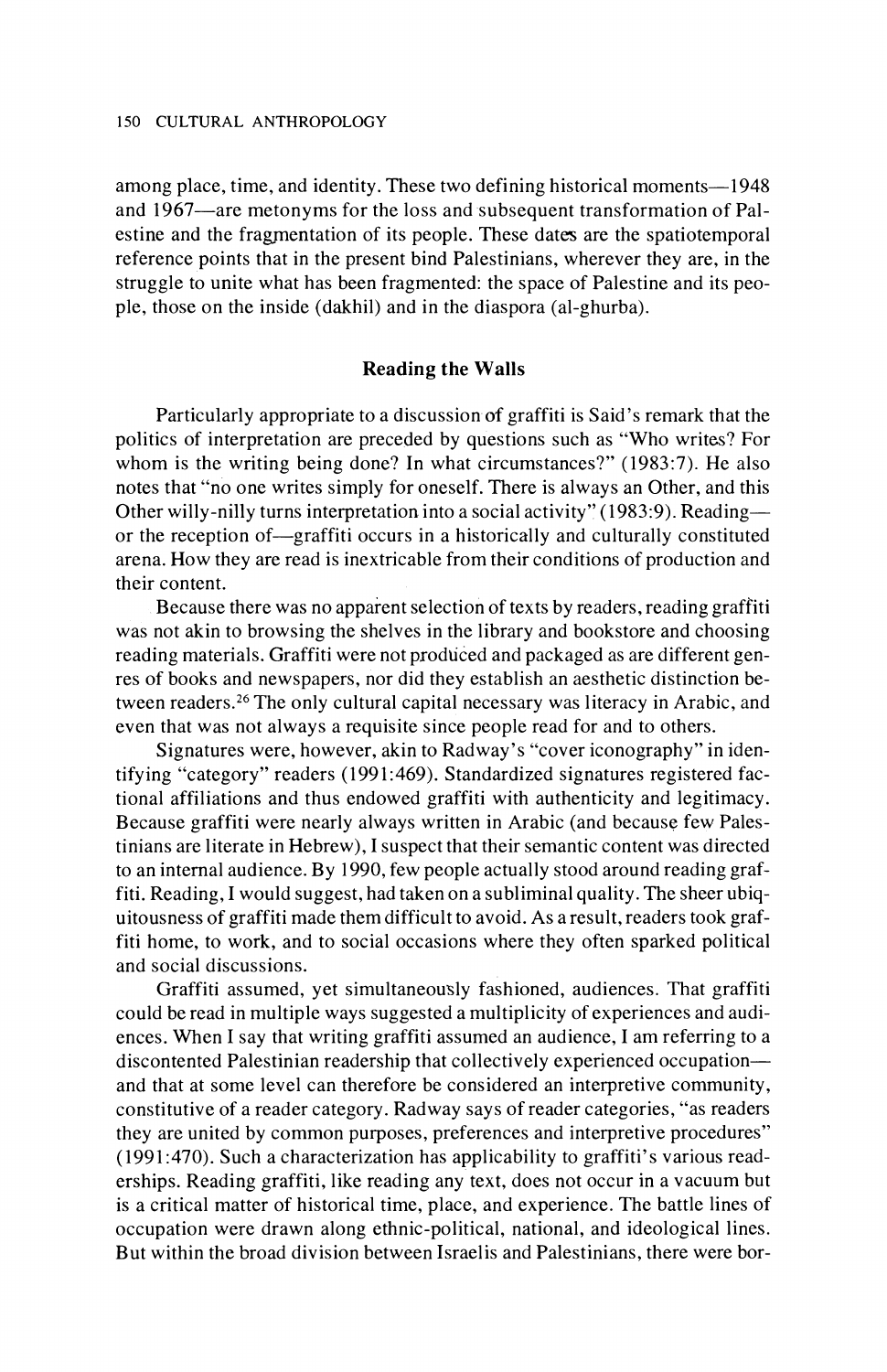**der areas, sentiments and stances that did not always neatly fit. Diversity within these two interpretive communities should not be glossed over.** 

**Once I began to collect graffiti, it became obvious that I could not easily understand their meaning unless I had some idea of the process of reading graffiti. So I began to ask Palestinians if they read them. I hardly needed to ask additional questions since most people easily offered their sentiments and opinions. A young woman from Ramallah told me when I casually asked if she paid any attention to graffiti, "Of course, when I wake in the morning and see new graffiti I know that resistance continues. It tells me that people are risking their lives and that they live right here in this neighborhood." A friend who worked in a grassroots community group and lived in a Jerusalem neighborhood full of graffiti said that for her,** 

**It's kind of like reading the newspaper. As I walk to the main road, I scan the walls quickly to see what is newly written. I already know the old graffiti and usually they are blocked out after a few days anyway. I try to quickly read the new graffiti. I think of it as a way of getting the news. Often I laugh because some of them are funny.** 

**Sometimes when I asked people about graffiti they suggested that we go for a walk so I could see "some really great graffiti" in their neighborhood, or a graffito that they found particularly meaningful. Once, my neighborhood shopkeeper insisted we go for a walk in the afternoon so he could show me the graffiti of the area not visible from the main road and those that he found memorable. It was he who pointed out to me the graffito "1948 + 1967 = All Palestine." He thought it a fantastic formulation, simple but to the point, and said, "The soldiers can certainly read that!"** 

**Although the actual act of reading graffiti could be accomplished individually or in groups, interpretation was not a private solitary process removed from daily events and experiences. Many people told me they made a point to read graffiti when "things are hot" or when "things are happening." A writer and scholar explained that he paid particular attention to graffiti as he rode in the shared taxi in the mornings. He found it useful in getting a "reading of the street."27 Indeed Palestinians often read and discussed graffiti in small, intimate groups of family and friends. For one elderly lady I used to visit in Jerusalem, graffiti were often a point of departure for political discussions with her children. She found graffiti informative of the stances of the various resistance factions. Having read a particular graffito she would ask her children their opinions of the stance taken in it, and then a discussion would ensue. As we will see, graffiti were a crucial medium in debates over political and social issues such as the veiling of women.** 

**As a social practice, reading graffiti is grounded in position and experience -in the situatedness of a readership in a power structure and the graffiti writer's place in it, and the implication of his product for that structure. In short, multiple optics are involved. For the most part, Israelis in the occupied territories read graffiti as defiance and lawless anarchy. But the Israeli readership was not ho-**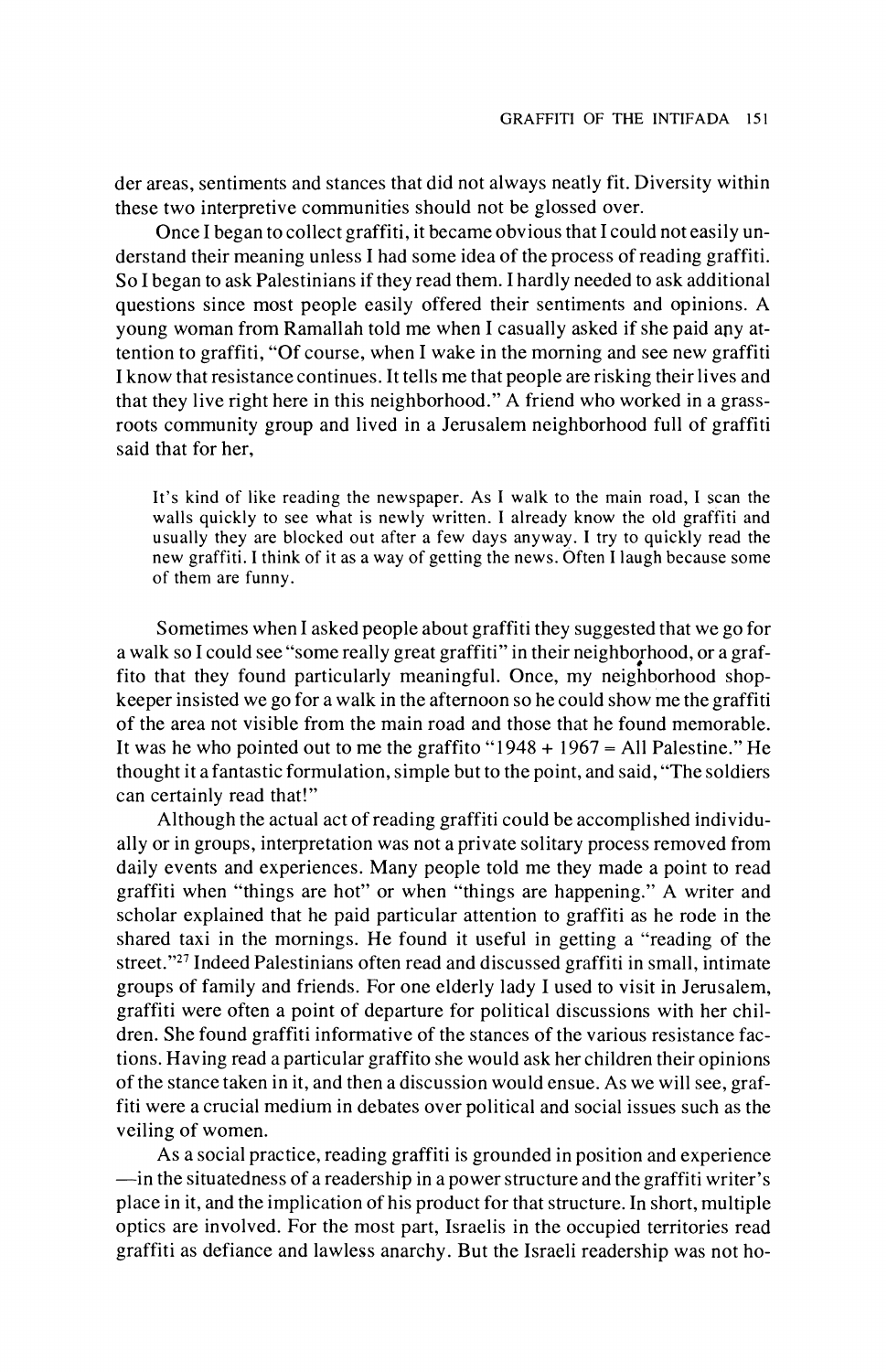**mogeneous. Some soldiers read them as defiance to be met with a violent response. For others their presence and content reaffirmed the sense that it was**  time to withdraw from the territories—to heed the writing on the walls. For sol**diers, graffiti might have reinforced their daily experience of the occupied territories as spaces of either lawlessness or unstoppable resistance-or both.** 

**Graffiti assumed and affirmed difference on more than one level, while simultaneously assuming and affirming unity of sentiment and identity. Palestinians, as a nationally defined readership, read in the writing defiance and resistance, as well as a call for unity and action. Graffiti suggested a continuous reaffirmation of relations between leadership and the populace through print dialogue: "The UNL calls upon you to unite because there is strength in unity." And it warned those who deviated from a position of unity: "Woe to the disobe**dient and those who dissent from the homeland -Fatah." Yet graffiti also reg**istered divergent stances and locations in the contest between various Palestinian factions. After 1990, the content of graffiti increasingly indexed such competition.** 

## **Making Demands, Promising Memory**

**More than simply a response to prolonged occupation, graffiti indicated a society in the throes of reconstituting itself, trying to establish a set of conditions that would endow it with the capacity to guide an internal dynamic of change and in doing so resist occupation:** 

**The revolution owns ten bullets: nine for the collaborators and one for the enemy -Fatah** 

**Putting one's own house in order was basic to, if not indeed a necessary precondition for, confronting occupation. Graffiti were a pivotal and strikingly public part of this process.** 

**The content of graffiti directed, warned, informed, commemorated, provided critical commentary, and could be a diagnostic of occupation tactics. Graffiti spoke in the context of various political affiliations and the actions expected of different sectors of the community. They made demands on the community for political engagement, commitment, and sacrifice. Graffiti established a relationship with Palestinian readers through their resemblance to a community bulletin board advising readers of strike days and adherence to them. Graffiti identified and warned against collaboration, diagnosing a widespread tactic of the occupying authorities and identifying collaborators in the community: "We've got an appointment soon with the collaborator and spy Abu**  Hani and drug addicts —UNL" and "Woe to those who see and talk —UNL." **Such directives and threats asserted the authority of the leadership of the uprising and warned of their ability to act coercively.** 

**Graffiti announced political positions of various groups: "Through the intifada, miracles will happen, no to concessions" and "A brother with a comrade,**  we will continue -PCP." Political commentary of an inter-Arab sort was en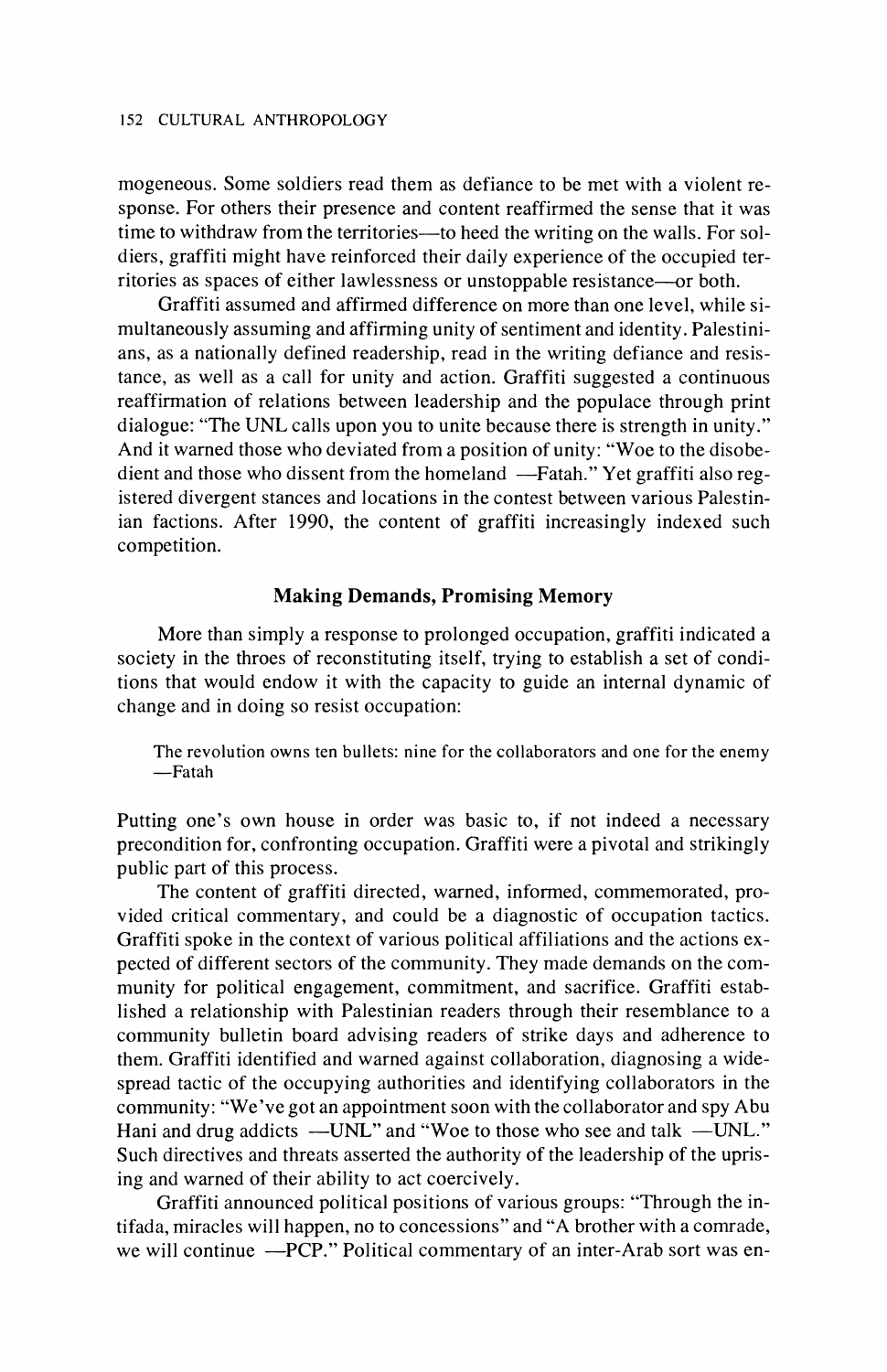**coded in this mathematically modeled, zoomorphic graffito: "Fahd + Asad = a mouse." In Arabic, Fahd means "panther" and is the first name of the king of Saudi Arabia. Asad means "lion" and is the family name of the president of Syria. This equation cautioned Palestinians not to look to the Arab world for help, pointing to its weaknesses, its inability to be more than a "mouse," in spite of leaders supposedly endowed with powerful (lion and panther) qualities and strong domestic regimes. In short, they directed the transformation of dominantsubordinate relations and provided commentary suggesting communal selfsufficiency and autonomy of action.** 

**Graffiti reported and inscribed sacrifice and martyrdom, evoking sentiments of community and loss. "Mourning pronounced for the soul of al-Ram**  martyr, Ashraf Abu-Suneineh —UNL." In this graffito, the leadership called **for a day of mourning, to be observed through a general strike in the area. Reg**istering the name of the dead on the wall elevated his status to that of martyr<sup>28</sup> **and indicated that the national movement had the power and legitimacy to decide who was a martyr and how his death should be remembered. The textual intersected with other Palestinian cultural features rescripted for resistance. The 40-day period of mourning for the dead, customary among Muslim Palestinians, was extended into a kind of indefinite period of mourning for the martyrs of the intifada. From the beginning of the intifada, a tone or behavioral code was en**shrined—and largely adhered to—that permitted no celebrations, no parties, **and no dancing. Young women were discouraged from wearing fancy, colorful clothing and too much makeup. Even weddings, usually festive occasions, were supposed to be somber, simple affairs. In short, people were not to indulge in pleasurable forms of activity out of respect for the dead. The Palestinian population was to comport itself much as it would if everyone were in mourning.29** 

**Salutations were sent in the name of the leadership to those who had sacrificed for Palestine: "Thousand salutes to all persons detained, martyrs who gave**  their lives so that others may live -UNL"; "Glory to all our martyrs, deepest **appreciation to our injured and prisoners." These graffiti suggested a sense of connectedness between the larger Palestinian community and those individuals who had suffered "so that others may live." Inscriptions of sacrifice and martyrdom elicited empathy and identification with those who had lost their lives. They could also induce guilt and self-reflection. As one young man told me, "When I see the names of the dead on the walls, I feel like I'm not contributing enough-that I should do more." One's own future prosperity was referenced to those who were making it possible.** 

**The promise of memory was central in graffiti; they were imbued with an assertive desire to be remembered and recorded in the collective archives of memory. Graffiti encoded a wish to be recognized where existence had been denied. In graffiti, not only was the martyr promised memory, his or her actions stood as an exemplar to others. The martyr's name and story circulated in the catalogue of Palestinian cultural links to the past, present, and future. The martyr entered into a collective memory; possible futures were referenced to his or her actions and sacrifices. "The martyr's will is that we march forward and resist**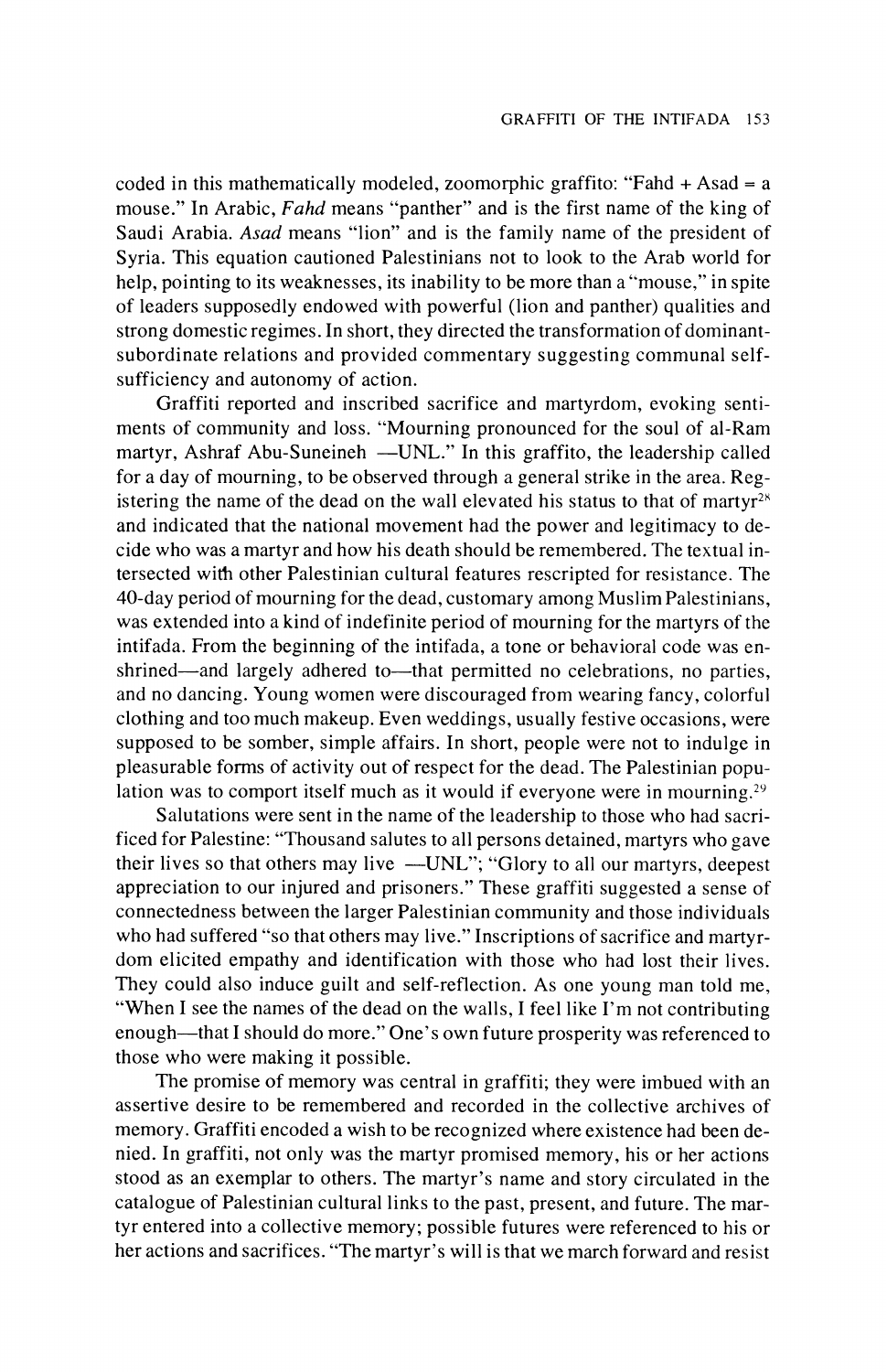**-PCP." In making demands, graffiti offered memory and glory. They addressed young men and women, as mothers, and called upon both to sacrifice and thus achieve connectivity. Graffiti were gendered voices; their production was largely by males even when the content was about women. When they addressed women specifically, they did so in a way that affirmed control or authority. Women were exhorted to dress properly or were saluted for activism. A genre of graffiti addressed to mothers carried a message of sacrifice: "If my comrades return without me, mother, weep, for each tear is a drop of fuel that flames the light of freedom."** 

**Graffiti publicly registered competing Palestinian voices and visions on a range of issues. For example, an East Jerusalem wall with the graffito "Morals or else. .. -Hamas" was soon followed by "We salute the women of the intifada -PFLP." These were graffiti as internal dialogue. Graffiti displayed the extent to which the process of self-transformation was multidirectional. "Morals or else.. ." and "Women should wear Islamic dress" revealed that some of the visions of the social order within the intifada were not egalitarian.30** 

**Competing visions were part of a larger debate on political issues in which women became the topic around which the debate was carried on. The contest between Hamas and the secular nationalists was often played out over the question of veiling. Polysemy in this instance was an index of exclusion. The Islamist discourse excluded and warned those who deviated from its normative order. It was met by an opposed interpretation conveyed in warnings to desist coercive tactics and not circumscribe women into Islamically scripted roles and dress. Hammami (1990) noted that the intense and often violent debate over the hijab (the veil) in the Gaza Strip was communicated in graffiti. In the spring of 1988, she writes, Hamas graffiti "sprang up all over the Strip with statements such as 'Daughters of Islam, abide by shari'a [Islamic] dress!' " (1990:25). When the UNL finally responded to an increasingly violent campaign of intimidation by Hamas to coerce women into veiling, graffiti appeared on walls in Gaza proclaiming that "those caught throwing stones at women will be treated as collaborators" and that "women have a great role in the intifada and we must respect them" (1990:25, 27).** 

**Graffiti envisioned possible futures. One common theme of the imagined future was religious equality. In Beit Hanina, one graffito was styled as a twomasted boat. One mast was configured as a cross, the other as a crescent. The text, which formed the boat, read, "Abu Ammar is our leader, Palestine is our**  home, and Jerusalem is our capital -Fatah." In Ramallah, a graffito signed by **the Palestine Communist Party read, "Let the churches and mosques embrace each other in national unity." It thus asserted the primacy of national sentiment and displayed a tolerance of religious diversity. A competing voice concerning the future could be read in a Hamas graffito, which envisioned a different kind of future: "Yes to an Islamic State."** 

**Graffiti carried another kind of relationship as well, one more self-reflective and critical. Fischer and Abedi comment that**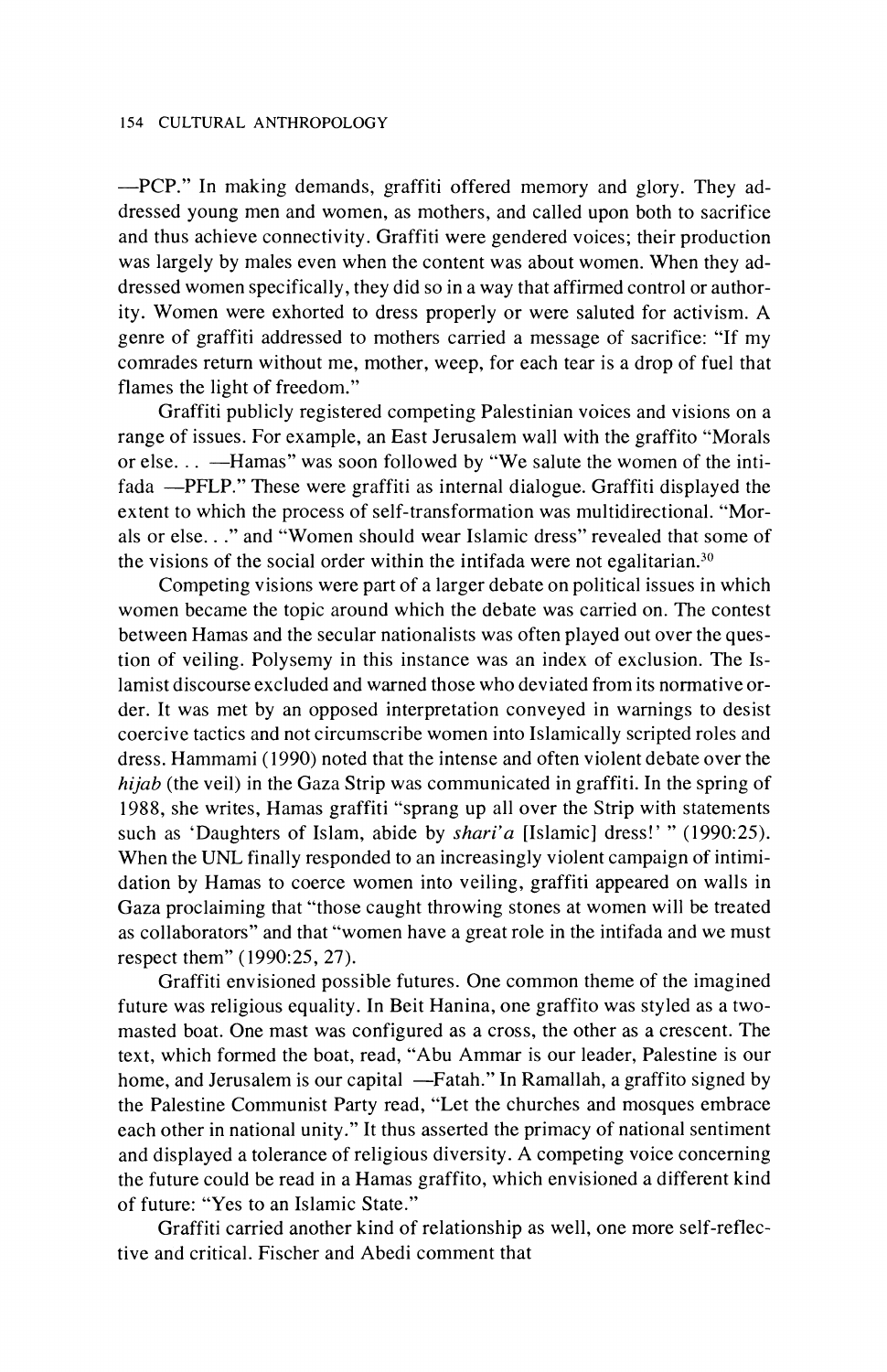**reading is not merely an empowering device; it is (and was understood to be) a means of promoting self-reflection by externalizing, objectifying, and textualizing thought, and thus providing a distanced mirror, a space for analysis and self critique. [1990:400]** 

**The distance that they refer to is constitutive of a space of self-criticism. Critique was in the form of commentary and debates-about collaborators, Palestinian-Arab relations, morals, the place of religion in society, and authority. Reading as self-critical commentary affirmed Palestinian experience and engaged the reader in the possibility of overthrowing the power configuration in which such experience took place. The Palestinian readership was an active one-like Natalie Zemon Davis's urban menu peuple in France, who were "active users and interpreters of printed books" (1991:86).** 

## **Conclusion**

**I have argued that forms of cultural production, in this instance during an intense and sustained political conflict, can be a means of resisting in and of themselves. Graffiti did more than signify or reflect, they also intervened in dominant-subordinate relations.** 

**Writing and reading were structured by positionality, and thus audiences endowed graffiti with affirmative, opposed, and alternative meanings. Graffiti stood for and encoded a series of diverse relationships as they attempted to intervene in some and affirm others. For Palestinians, they signaled a fundamental breach in Palestinian-Israeli relations in the territories and were a communicative device in ongoing resistance to occupation. They signaled a refusal to acquiesce, a refusal to normalize the abnormal. They were an open challenge to Israel's monopoly on the circulation of information and knowledge. Israelis read graffiti as signs of defiance and lawlessness or of the futility and unsustainability of occupation.** 

**Like any aspect of the culture of the intifada, the meaning of the social practices of reading and writing is to be located as much in internal Palestinian refashioning via a dialogue of cultural critique as in rejection and overthrow of external forms of domination.** 

**Graffiti should be contextualized in sets of power relations and structures and the forms of resistance these entail. The meaning and potency of graffiti for its various readerships were located in a nexus that simultaneously enabled, sustained, and legitimized their production and yet constrained and delegitimized them. It was in the spaces where these competing, yet highly unbalanced, systems of power interfaced that meaning was constructed. These relationships and structures, and their creative and constricting possibilities, were encoded in graffiti as practice and in each graffito.** 

#### **Notes**

**Acknowledgments. I would like to acknowledge with gratitude the support provided by a Fulbright Faculty Research Grant in Islamic Civilization which made possible**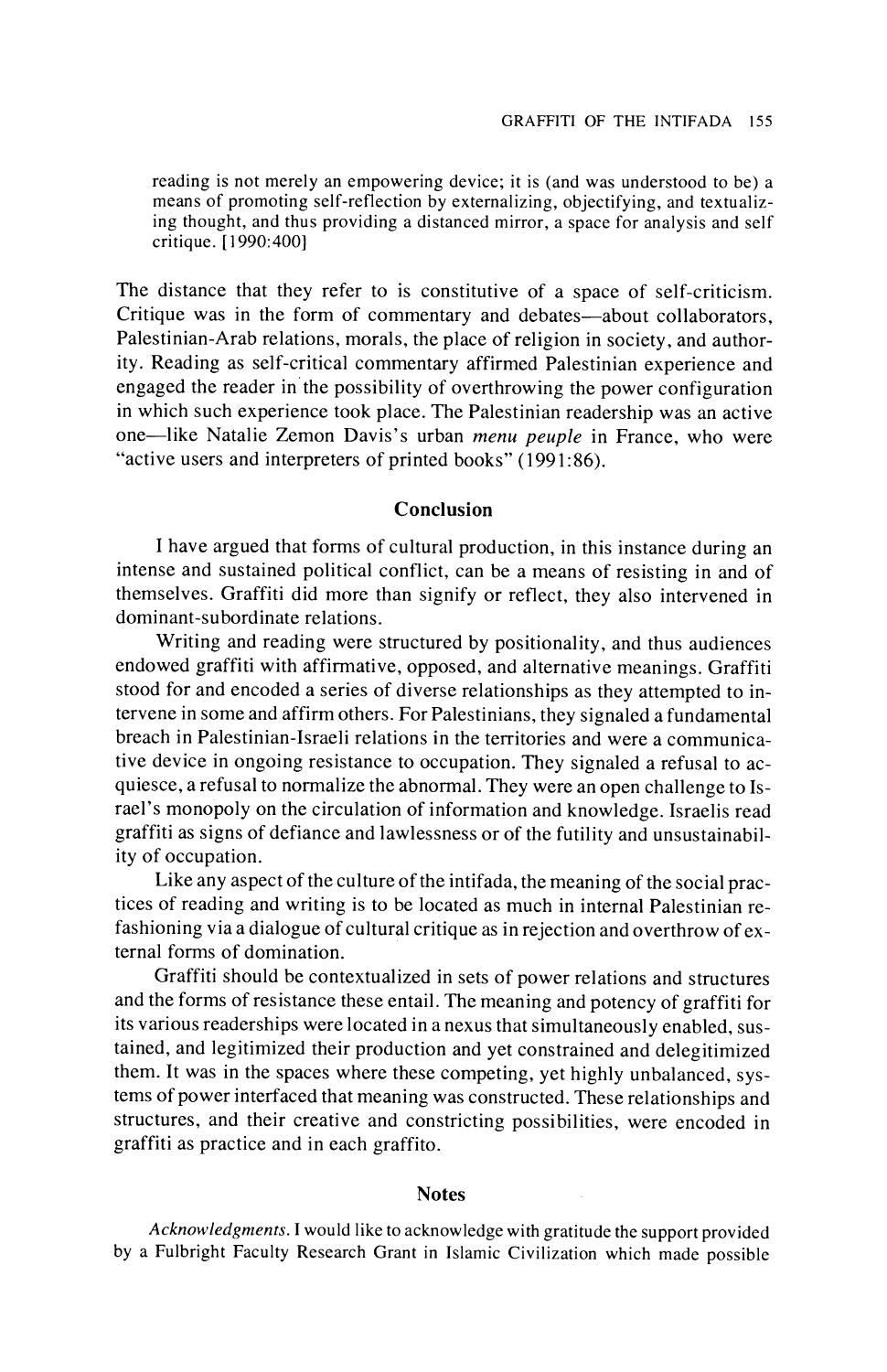**research in the occupied West Bank in 1990. The Palestinian Academic Society for the Study of International Affairs (PASSIA) graciously offered institutional support and hospitality. Shorter versions of this paper were presented at the conference "Culture and Modernity in the Arab World" at George Washington University, February 1993, and at the Center for Near Eastern Languages and Civilization at the University of Chicago, April 1993. Participants at both provided valuable suggestions for revisions. I would like to thank Peter Gran, Barbara Harlow, Yvonne Jones, Susan Koshi, Susan Slyomovics, and Salim Tamari for their very helpful comments and suggestions, as well as the anonymous reviewers for Cultural Anthropology.** 

**1. The phase "writing on the walls" comes from Sluka 1992:191, which reports on the uprising in Northern Ireland.** 

**2. The intifada, the Palestinian uprising against Israeli occupation in the West Bank and Gaza Strip, began in December 1987. The term intifada implies a "shaking off," in this instance of foreign domination and, for some Palestinians, of internal hierarchies of gender, class, and age. Graffiti were also written before the intifada but certainly not with the same density or regularity.** 

**3. All translations of graffiti from the original Arabic are mine.** 

**4. See Abu-Lughod 1990 for a discussion of resistance as a diagnostic of power.** 

**5. The Palestinian human rights organization al-Haq notes two types of censorship. "Before-the-fact" censorship includes "measures designed to prevent or discourage journalists from gaining access to information and events" such as use of military closures, detaining and assaulting journalists, "abuse of the journalist's profession" by confiscating film or impersonating journalists, and the closure of Palestinian press offices. "After-the-fact" censorship includes the "requirement that publications be submitted to an official government censor and the destruction or confiscation of camera and film" (1989:597-608).** 

**6. Graffiti's simple technology and dangerous conditions of production distance them, however, from the electronic media.** 

**7. In some areas, large and colorful wall murals begin to appear. These are discussed only briefly below.** 

**8. Kufic refers to an angular, geometric style of calligraphy originating in Iraq.** 

**9. In 1991, the United National Leadership (UNL) issued a directive in a bayan (leaflet) that forbade writing graffiti on private property. Israel was collecting too much revenue from fining owners of walls with graffiti on them.** 

**10. For a detailed discussion of violence as a rite of passage into gendered adulthood see Peteet 1994.** 

**11. Unlike the Palestinian era in Lebanon (1968-82), in the West Bank resistance was underground. Initially, there were few known leaders or offices and few visible weapons except stones, a natural part of the landscape. In Lebanon, the signs of resistance had been unmistakable: armed young men in khaki, the profusion of weapons on the streets and in homes, the ubiquitous flag in homes and on buildings, and the press and radio stations of the PLO and its various constituent groups.** 

**12. Sluka notes a similar situation in Northern Ireland where "the writing on the walls" is an essential sign of political struggle (1992:191).** 

**13. See Rolston 1987 for an examination of the murals and graffiti of the Irish nationalists vis-a-vis state and unionists cultural forms and censorship.** 

**14. PFLP, Fatah, UNL, Hamas, PCP, and qd are commonly used and recognized acronyms all of which appeared as signatures at the end of graffiti. PFLP stands for the Popular Front for the Liberation of Palestine, the main opposition group in the PLO.**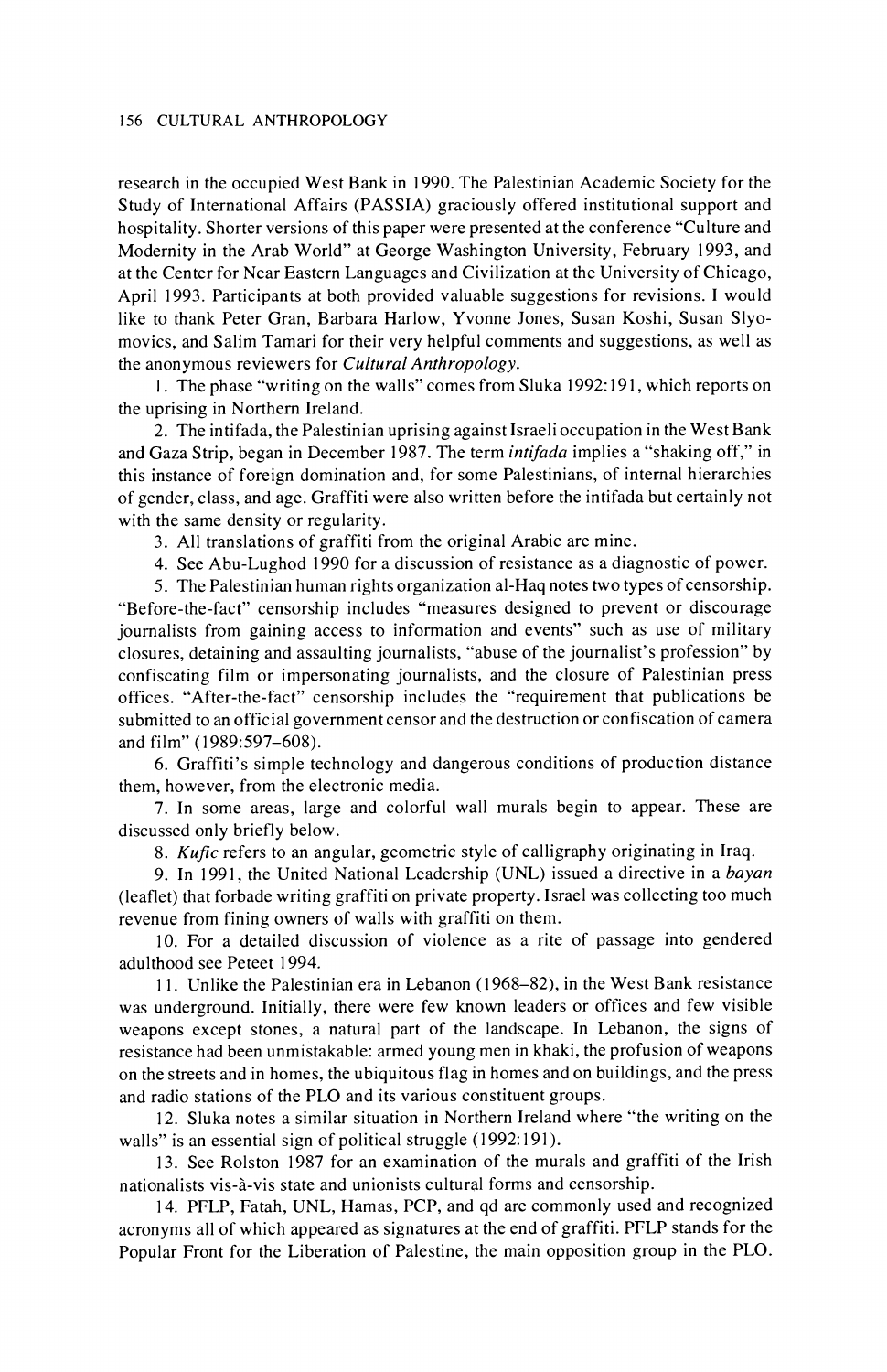**Fatah, the largest and most powerful faction in the PLO, is an acronym that inverts the initials of the Arabic harakat tahrir al-filastin (Movement for the Liberation of Palestine); as a word, fatah means "conquest" or "opening." UNL refers to the Unified National Leadership, the underground leadership of the intifada. Hamas is an acronym of harakat al-muqawama al-lslamiyya; as a word, hamas means zeal, unflinching, steadfast. PCP refers to Palestine Communist Party, and qd stands for the Strike Forces (quwwat al-darb).** 

**15. Hilterman notes that Military Order 101 (1967), Order Regarding Prohibition of Acts of Incitement and Hostile Propaganda, covers offenses such as possession and distribution of illegal materials, raising the Palestinian flag, and membership in organizations deemed illegal. Under Military Order 101, "No publications can be brought in, sold, printed, or kept in someone's possession in the West Bank unless a permit has been obtained for them" (Hilterman 1991:105-106)** 

**16. In an ethnography of reading in Indonesia, where Muslims recite rather than read the Quran, Baker states, "At the level of social practice, reading involves persuasive forces that do not depend upon the readers' competence to comprehend the text though they influence the subjective evaluations that readers make" (1993:98).** 

**17. Urban graffiti in the contemporary United States, often the work of inner-city minority youths, register rage as well as associated humorous creativity. Writing graffiti is also illegal in many U.S. cities. A Chicago city ordinance makes it illegal for anyone under the age of 18 to purchase or be in possession of spray paint.** 

**18. Layoun remarked that Habermas's notion of a public sphere as "an ideal speech**  situation-in which discursive communication takes place<sup>[-1]</sup>seems an incredible (if **arguably theoretically necessary) utopic construct" (1992:422).** 

**19. E. Long's essay on reading as social practice includes a history and critique of the notion of the solitary reader (1993).** 

**20. A Reuters dispatch on December 5, 1992, from the Khan Younis refugee camp in the Gaza Strip reported that a clash between Israeli troops and Palestinians in which a child was killed and 13 people wounded began when soldiers surprised a group of five masked men spray painting graffiti.** 

**21. Military Order 1260 was promulgated in November 1988. Like many Israeli practices of occupation, it is a form of collective punishment. Property owners are held responsible for graffiti on their walls and are obliged to remove it (al-Haq 1989:257- 258).** 

**22. Wall murals in Northern Ireland elicited a similar technological response from the British Army who "paint-bombed" a PLO/IRA mural (Rolston 1987:23)** 

**23. See Said 1986 for an engaging discussion of the states of being "inside" and "outside."** 

**24. Graffiti as territorial markers was evident in assertions of turf and its contest among U.S. inner-city gangs.** 

**25. A Bir Zeit University graduate explained ways of discussing Palestinian political issues before the uprising. She said, "We hardly used the names of factions like Fatah or the Popular Front. You could never be sure who might overhear and to whom you were speaking. We knew who was affiliated with what groups, and we would refer to them as 'the ones who sit in that cafe or at that table.' " With the uprising, factional identifications were not openly circulated in public conversations, but they were certainly no longer so taboo. The graffiti signatures put them in print; some were made into stencils for a quick, standardized signature.**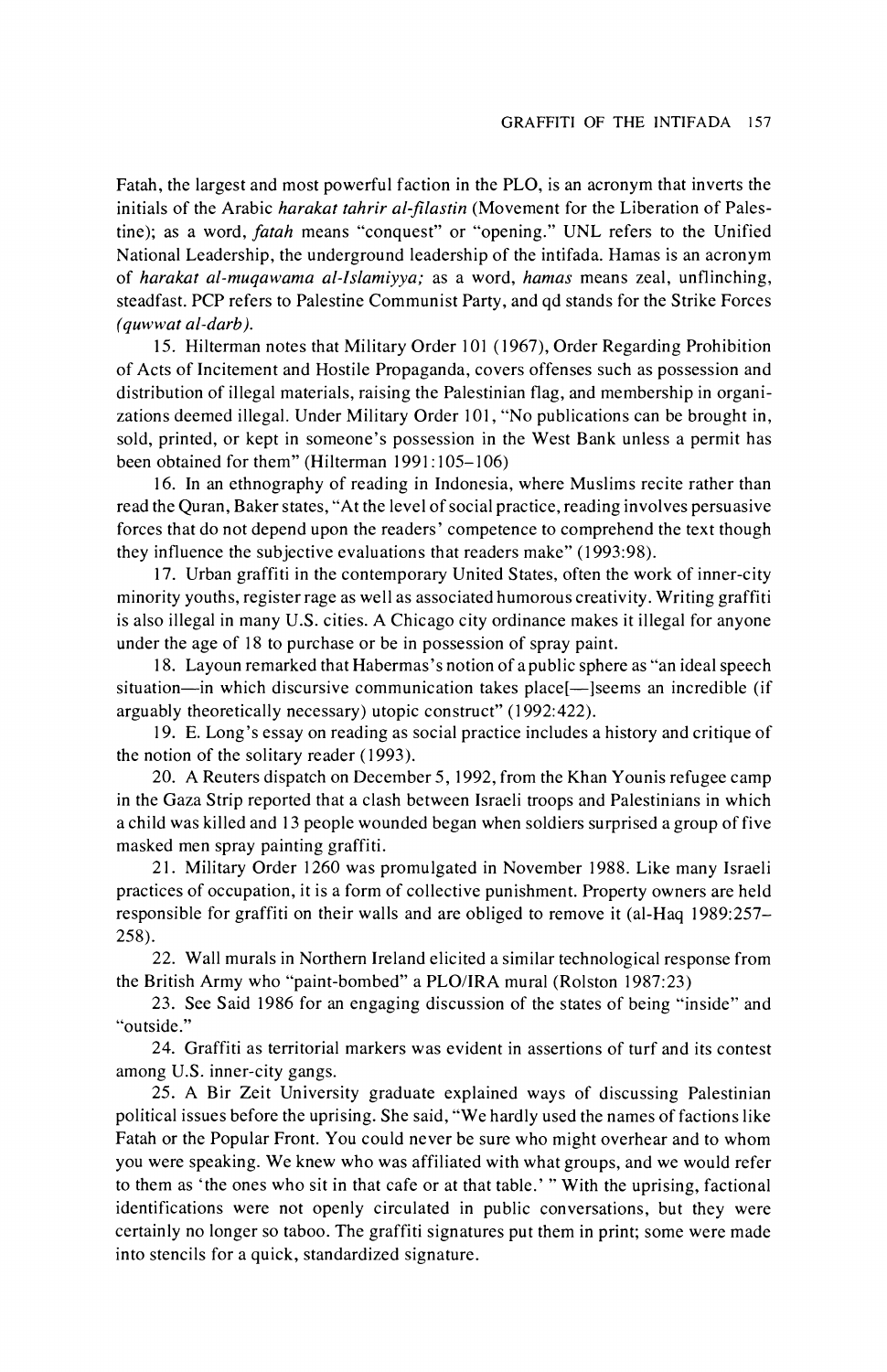**26. In Bourdieu's elaboration on taste, he argues that "taste classifies" and "it classifies the classifiers." "Cultural consumption" and art "are predisposed, consciously and deliberately or not, to fulfill a social function of legitimating social differences" (1984:6, 7).** 

**27. The term "the street" (shari') is used in the occupied territories to refer to popular mass action that takes place in the streets. It also indicates the moods of the population.** 

**28. "Martyr" (shaheed) is a commonly used, religious as well as secular term of reference applied by Palestinians to anyone who dies in the course of resisting Israeli occupation or exile.** 

**29. An extended and generalized atmosphere of mourning and appropriate comportment were enforced both by public opinion and local-level leaderships. Young women were criticized by friends and relatives for wearing too much makeup. Neighborhood committees would warn people not to play loud music or dance while friends were visiting. People planning birthday parties or lavish wedding parties would receive anonymous letters or calls warning them to call it off and engage in activities suitable to a time of mourning.** 

**30. See Peteet 1994 for a juxtapositioning of the formation of masculinity and femininity in the processes of transformation and reproduction of structures and relations of domination in the intifada. See also Mitchell 1989:5-6.** 

# **References**

**Abu-Lughod, Lila** 

**1990 The Romance of Resistance: Tracing Transformations of Power through Bedouin Women. American Ethnologist 17(1):41-55.** 

**al-Haq** 

**1989 A Nation under Siege. Al-Haq Annual Report on Human Rights in the Occupied Palestinian Territories.** 

**Baker, James** 

**1993 The Presence of the Name: Reading Scripture in an Indonesian Village. In The Ethnography of Reading. J. Boyarin, ed. Pp. 98-138. Berkeley: University of California Press.** 

**Bourdieu, Pierre** 

**1984 Distinction: A Social Critique of the Judgement of Taste. Richard Nice, trans. Cambridge, MA: Harvard University Press.** 

**Davis, Natalie Zemon** 

**1991 Printing and the People. In Rethinking Popular Culture, Contemporary Perspectives in Cultural Studies. Chandra Mukerji and Michael Schudson, eds. Pp. 65-96. Berkeley: University of California Press.** 

**Fischer, Michael, and Mehdi Abedi** 

**1990 Debating Muslims: Cultural Dialogues between Tradition and Postmodernity. Madison: University of Wisconsin Press.** 

**Foster, Hal** 

**1985 Recodings. Art, Spectacle, Cultural Politics. Port Townsend, WA: Bay Press. Habermas, Jurgen** 

**1991 The Public Sphere. In Rethinking Popular Culture, Contemporary Perspectives in Cultural Studies. Chandra Mukerji and Michael Schudson, eds. Pp. 398- 404. Berkeley: University of California Press.**